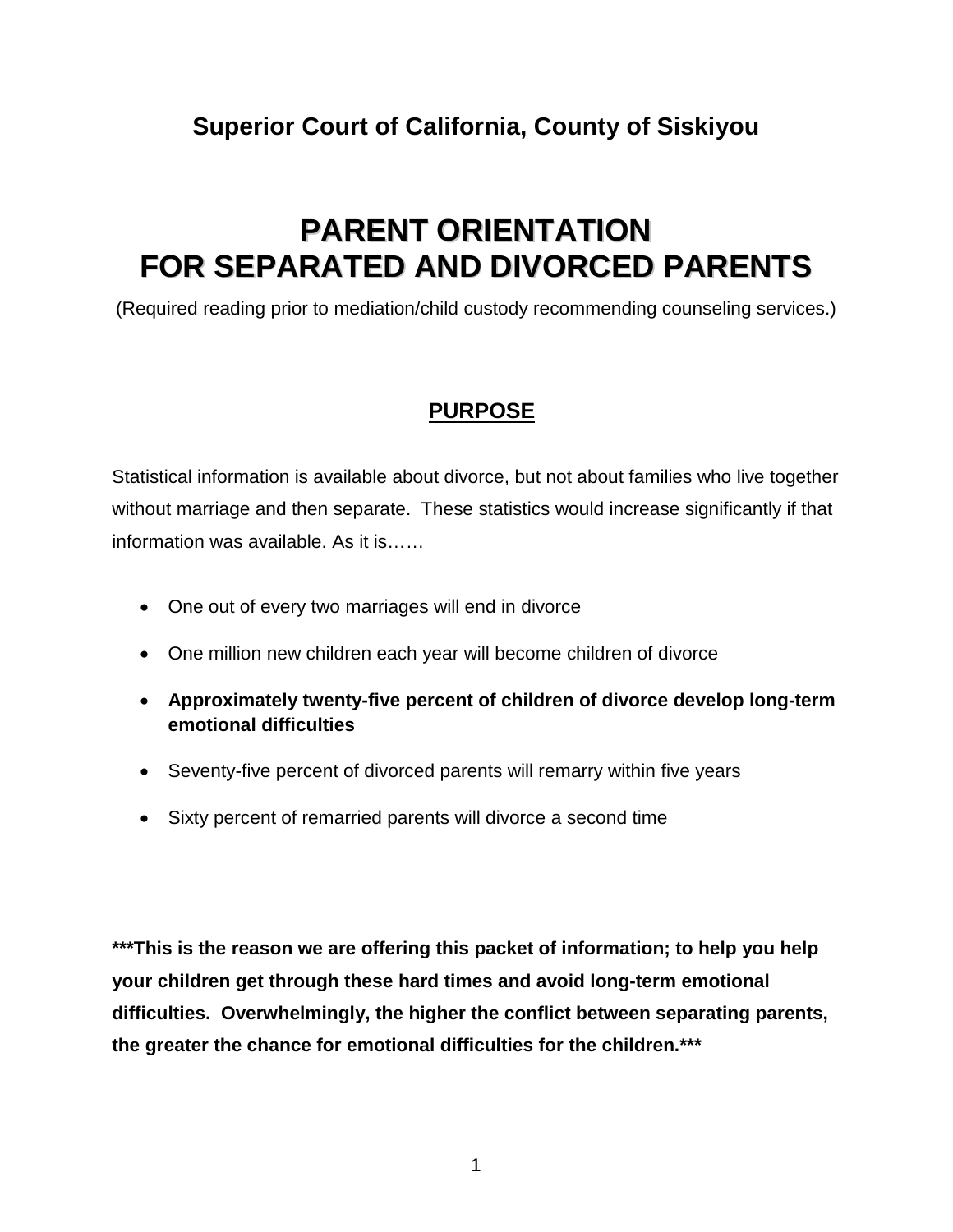# **Judge's Comments to Parents**

The following is part of the transcript of comments made in a divorce case by Judge Michael J. Haas of Cass County, Minnesota:

Your children have come into this world because of the two of you. Perhaps you two made lousy choices as to whom you decided to be the other parent. If so, that is your problem and your fault.

No matter what you think of the other party - or what your family thinks of the other party - **these children are one half of each of you**.

Remember that - because every time you tell your child what an 'idiot' his father is, or what a 'fool' his mother is, or how bad the absent parent is or what terrible things that person has done, you are telling the child that half of him is bad.

That is an unforgivable thing to do to a child. That is not love. That is possession. If you do that to your children, you will destroy them as surely as if you had cut them into pieces, because that is what you are doing to their emotions.

I sincerely hope that you do not do that to your children. Think more about your children and less about yourselves. And make yours a selfless kind of love, not foolish or selfish, or your children will suffer.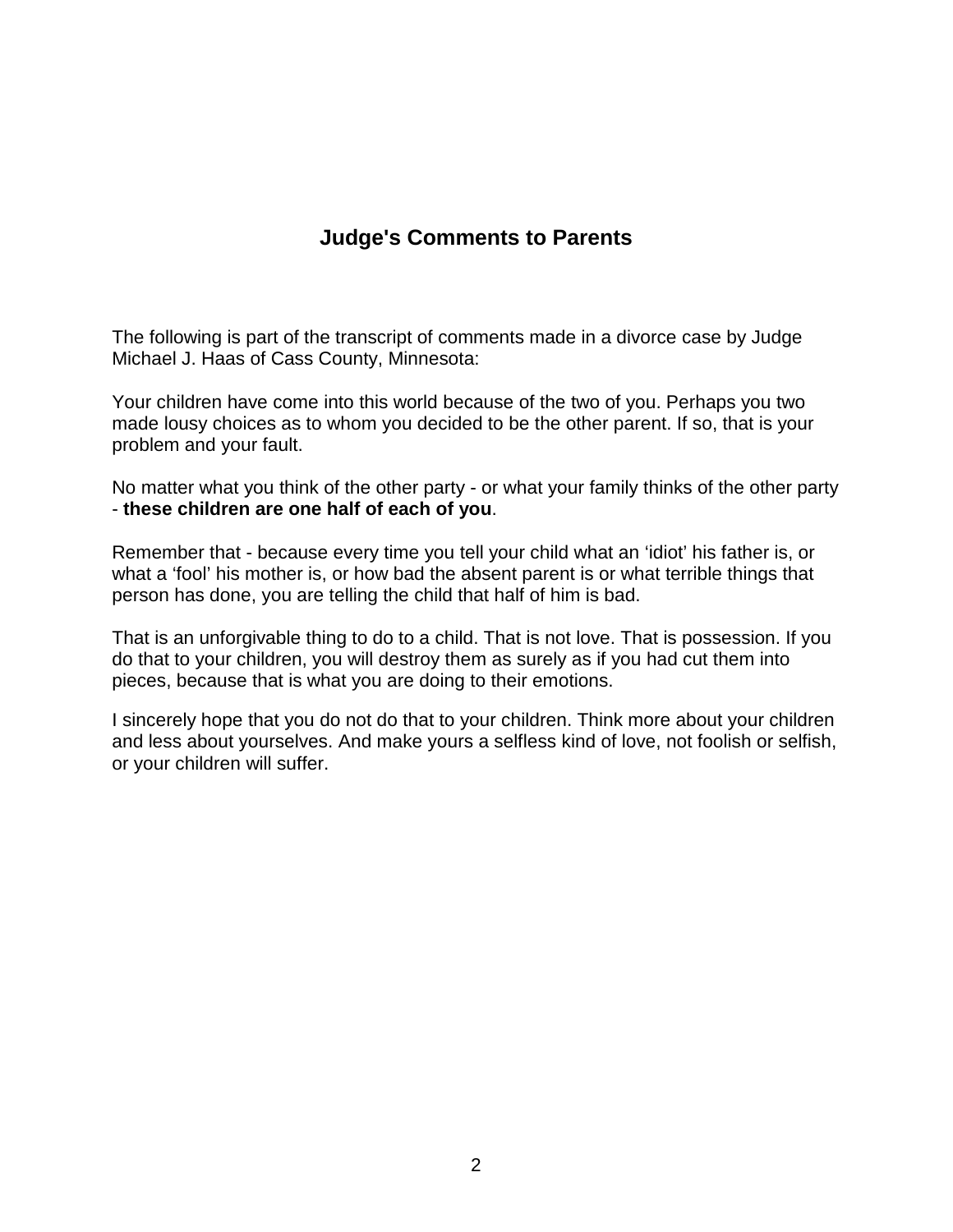# Ending, Grieving and Healing

# **PSYCHOLOGICAL TASKS FOR ADULTS WHO ARE ENDING A RELATIONSHIP**

#### 1. **Mourning the loss**

Even though the ending of the marriage/relationship may be the best thing for everyone under the circumstances, it is an important – even necessary – step to allow yourself to feel grief about the hopes and dreams that did not work out. When people do not let themselves grieve the loss of the relationship, they may become preoccupied with the former partner's life and use the children as spies. This is damaging to the children and can cause continued conflict and prolong litigation.

#### **Stages of Grief:**

- a. **Denial:** fear, isolation, ambivalence, and anxiety
- b. **Anger:** projection, blaming, fear, and unmet expectations. This can be a vicious cycle
- c. **Bargaining:** this takes a big toll on self-esteem
- d. **Depression:** resignation, physical symptoms include too much or too little sleeping or eating, as well as crying and loss of concentration
- e. **Acceptance:** quietness different from resignation
- f. **Growth:** begin to think of goals for yourself

#### 2. **Reclaiming Yourself**

Involves disconnecting from the relationship and establishing a new sense of yourself. It is a move from the "we" to "I". It is a time to remember and start to use again the strengths that you had before you were together.

#### 3. **Resolving or Containing Passions**

Separating or divorcing brings on feelings that can engulf people for years. Bitter feelings and emotional flashbacks can be stirred up by contact with one's former spouse or partner, or by life changes such as establishing a new relationship. These passions can destroy the person who feels wronged. It is important to try to resolve these passions so they do not dominate your life. Children can be harmed when they are used as weapons for revenge when a parent's passions are not resolved.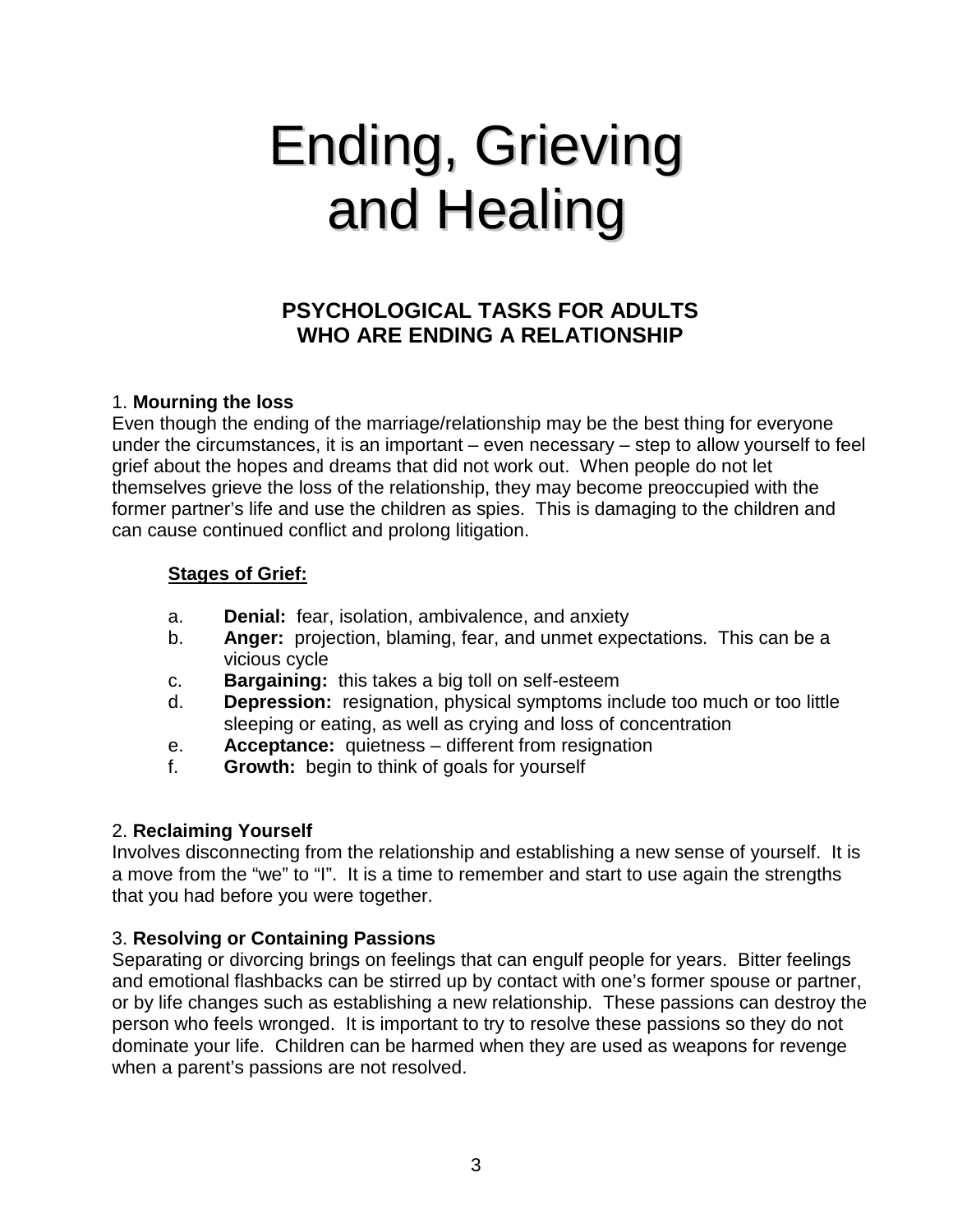# **GUIDELINES FOR MEASURING YOUR PROGRESS:**

- Aim for a decent separation. Recognize the different ways families and people can change.
- Gradually weed out any negative or unrealistic beliefs, blame games, and drama. Establish your own meaning of family, home, and parenthood. Believe that this new idea of family can successfully exist.
- Watch your language as you proceed along this road. How you say things can determine how you and others feel about them. (Example: the children's father or mother rather than your former spouse or partner)
- Respect the crisis periods of this transition. Learn what you and your children need and increase your resources to meet these needs. Heal your wounds. Let the emotions of the end of your intimate relationship run their course.
- Adopt new and effective standards of conduct with your former mate. Learn to separate your role as a former mate from that of a parent, and develop a businesslike working relationship and a healthy way of parenting together.
- Reorganize or set up your own home, establishing or strengthening family rituals, customs, rules, and develop your new "family feeling."
- Provide your children with security and continuity by maximizing your love, attention, and time with them. Understand and respond to their needs, rebuild their trust, and watch for danger signals.
- Strengthen ties with supportive others friends, family, associates. If necessary, seek new ties.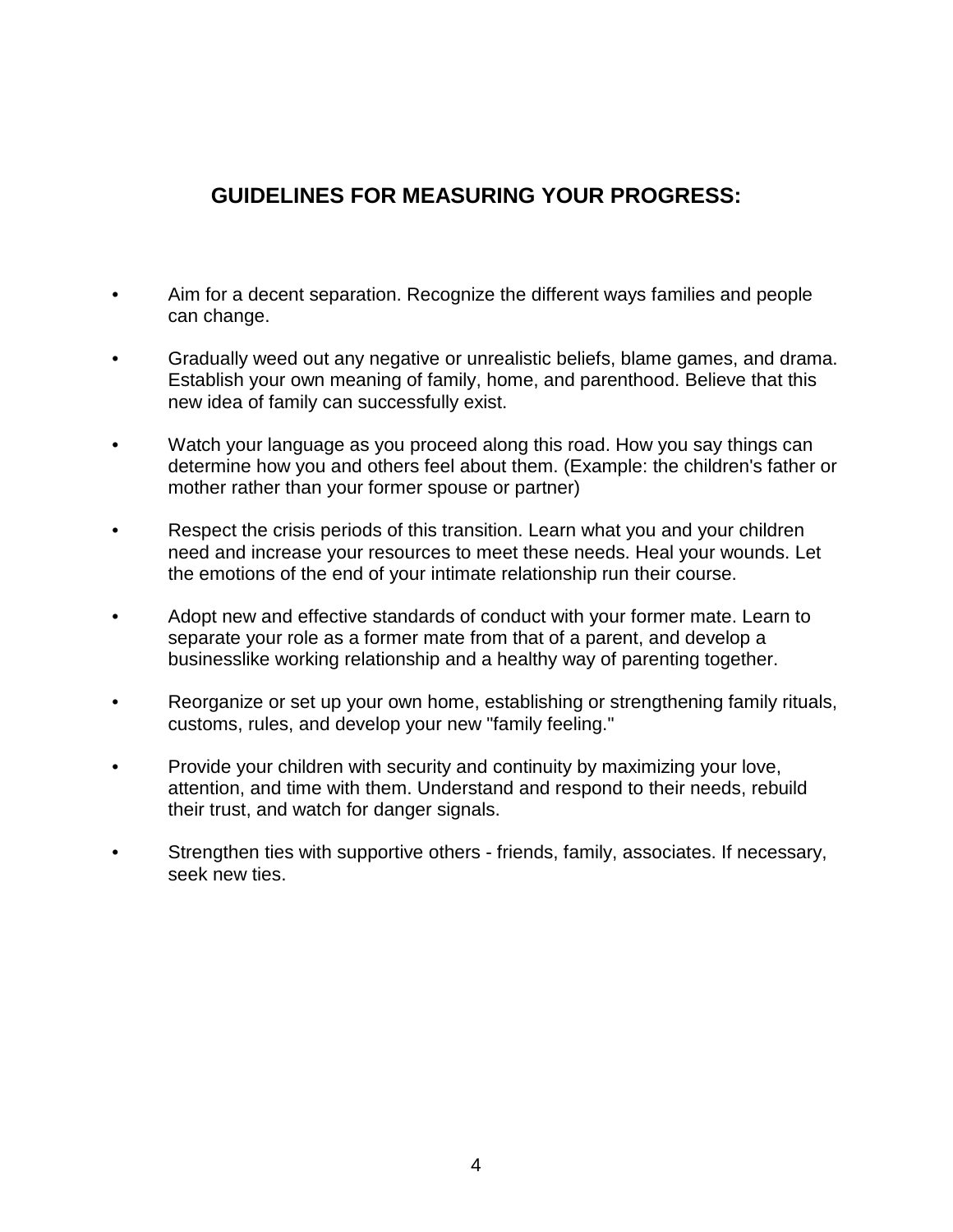# **STAGES OF LOSS AND GRIEF**

| <b>STAGES</b>                         | <b>FOR CHILDREN</b>                                                                                                                                                                 | <b>FOR ADULTS</b>                                                                                                                           |  |  |
|---------------------------------------|-------------------------------------------------------------------------------------------------------------------------------------------------------------------------------------|---------------------------------------------------------------------------------------------------------------------------------------------|--|--|
| <b>Denial and</b><br><b>Isolation</b> | This can't be true. Mom and Dad<br>will get back together. Nobody<br>knows how I feel.                                                                                              | This can't be happening. He/She<br>will come back and we'll work it<br>out.                                                                 |  |  |
| Anger                                 | How can my parents do this to<br>me? If they loved me they would<br>stay together.                                                                                                  | How could she/he do this to me?<br>I'm the responsible one.<br>He/She is not the same<br>person I knew.                                     |  |  |
| <b>Bargaining</b>                     | If I am real good, maybe they will<br>get back together. It's my fault.                                                                                                             | If we get counseling, or if I<br>Let him/her know I've changed,<br>we'll get back together.                                                 |  |  |
| <b>Depression</b>                     | The child may experience intense<br>pain and emptiness. The security<br>of parents being together and the<br>feeling that life is okay is gone.<br>Anger and irritability symptoms. | I'm overwhelmed. I can't<br>take care of myself, let<br>alone take care of my kids.<br>I just can't cope. No one<br>understands how I feel. |  |  |
| <b>Acceptance</b>                     | Mom and Dad are not getting back<br>together. It's okay that my friends<br>my parents are not together<br>anymore.                                                                  | It's over. I need to get on<br>with my life and my career know<br>and help my kids get their<br>lives back to normal.                       |  |  |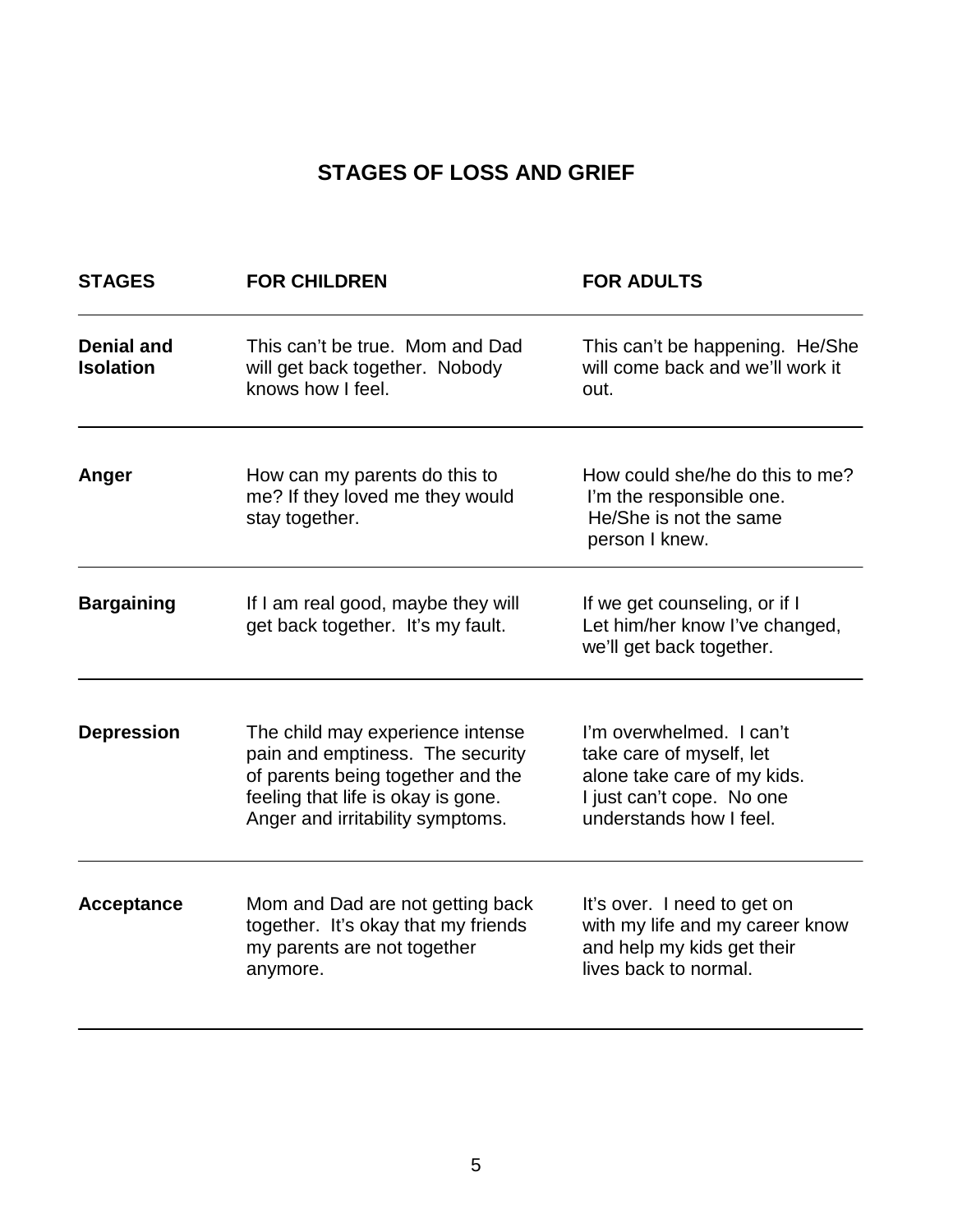# DANGER SIGNS !!!

# NON-PRODUCTIVE WAYS TO DEAL WITH GRIEF AND LOSS

People who are living with stress (like ending a relationship or trying to work out custody issues) may try to comfort themselves or try to 'make it better'. Here are some ways that may feel good for a short time but, in the end, actually make the stress worse:

- Letting go of usual routines that have worked for you in the past, like going to work, seeing friends, exercising, caring about your appearance, getting regular and sufficient sleep, going to church --or anything else that you know goes with taking care of yourself.
- Abusing alcohol or using other drugs to numb yourself.
- Shopping or spending money in any excessive way. Running up credit card balances—'Retail Therapy'
- Eating too much—or too little.
- Gambling away money needed for better priorities
- Getting quickly involved romantically or sexually with someone just to feel better

*All of these things are like taking aspirin for a broken arm: They may make a person feel less pain but do nothing to heal the damage. In fact, they may add to the damage. Only time, taking care of business and good support from others can help you to truly heal.*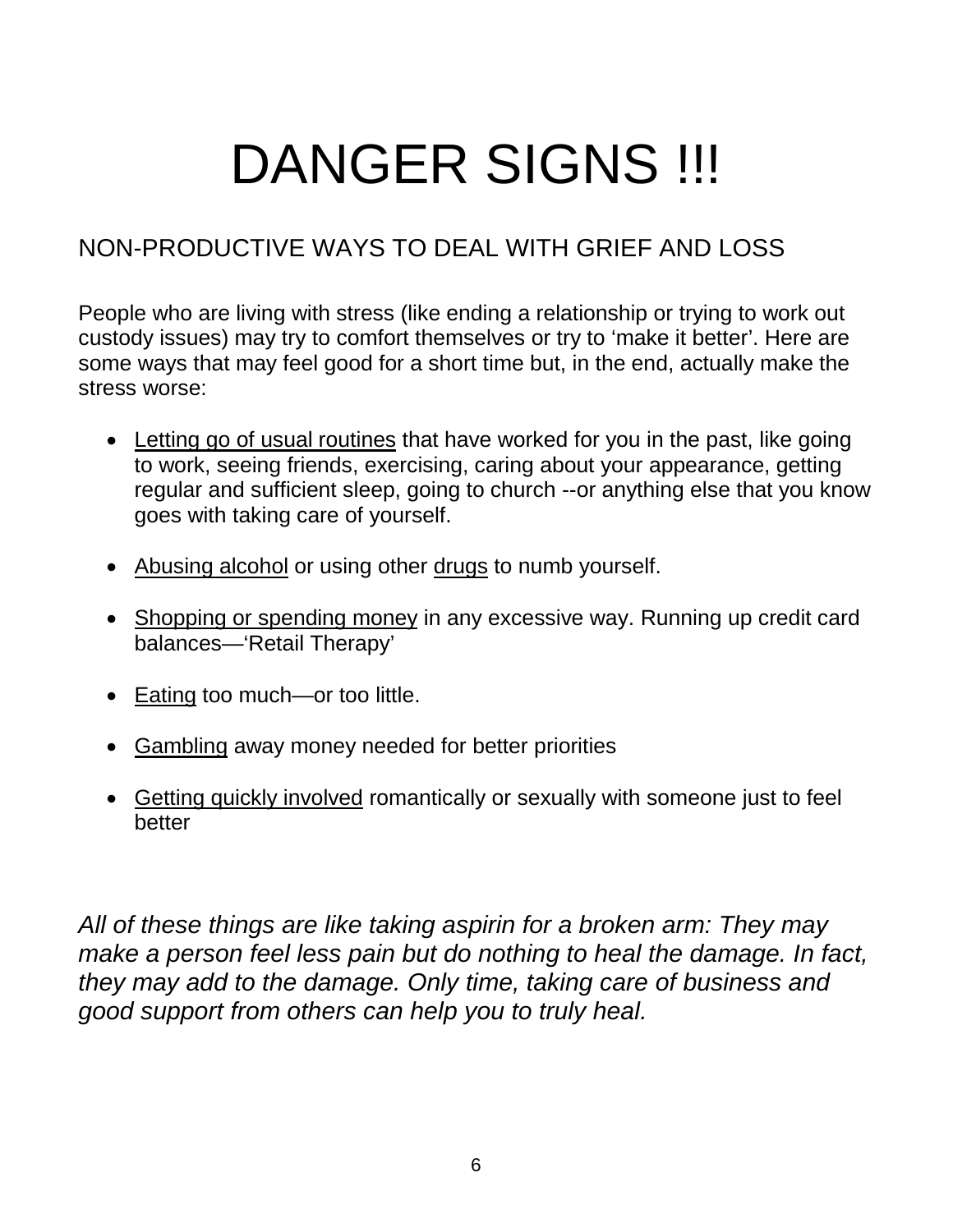# **WHAT TO TELL CHILDREN**

Remember that separation or divorce is confusing for children. When you first talk with children, limit your discussion to the most important and most immediate issues; children can become confused if they are given too much information at once. Children need to hear that their basic needs will be met, that someone will still fix breakfast in the morning, help them with their homework, and tuck them into bed at night. Children also need to know that their relationship with BOTH parents will continue, if possible. In the face of so many changes, children also need to hear what will remain the same. Parents can reassure their children through words and actions that their love will continue despite the changes in routine family life.

During these family discussions, in most cases it is important for parents to tell children that the separation or divorce is final and avoid giving children false hopes that the parents will reunite. Parents can also use this time to tell children that the separation or divorce is not their fault. Most children older than 4 or 5 years of age commonly believe that the separation or divorce is the result of something they did. For instance, when asked why parents separate or divorce, some children may explain that parents are divorcing because the children misbehaved or received bad grades in school. Children need repeated reassurance from parents that they are not responsible for the separation or divorce.

Remember to ask children about their fears and concerns. Give children time to think about the separation or divorce and the changes ahead. Meet again as a family to talk about new questions and to reassure children of your ongoing involvement in their lives. Take your children's questions and concerns seriously and LISTEN to what they say. As stated by one child, "this is gonna affect the rest of my life and I don't know if they just don't realize that, or don't care, or what, but I don't feel like I'm being heard." Children need to know that parents recognize the impact of separation or divorce on children's lives. By listening to children's thoughts and feelings about the separation or divorce, parents demonstrate their ongoing care and concern.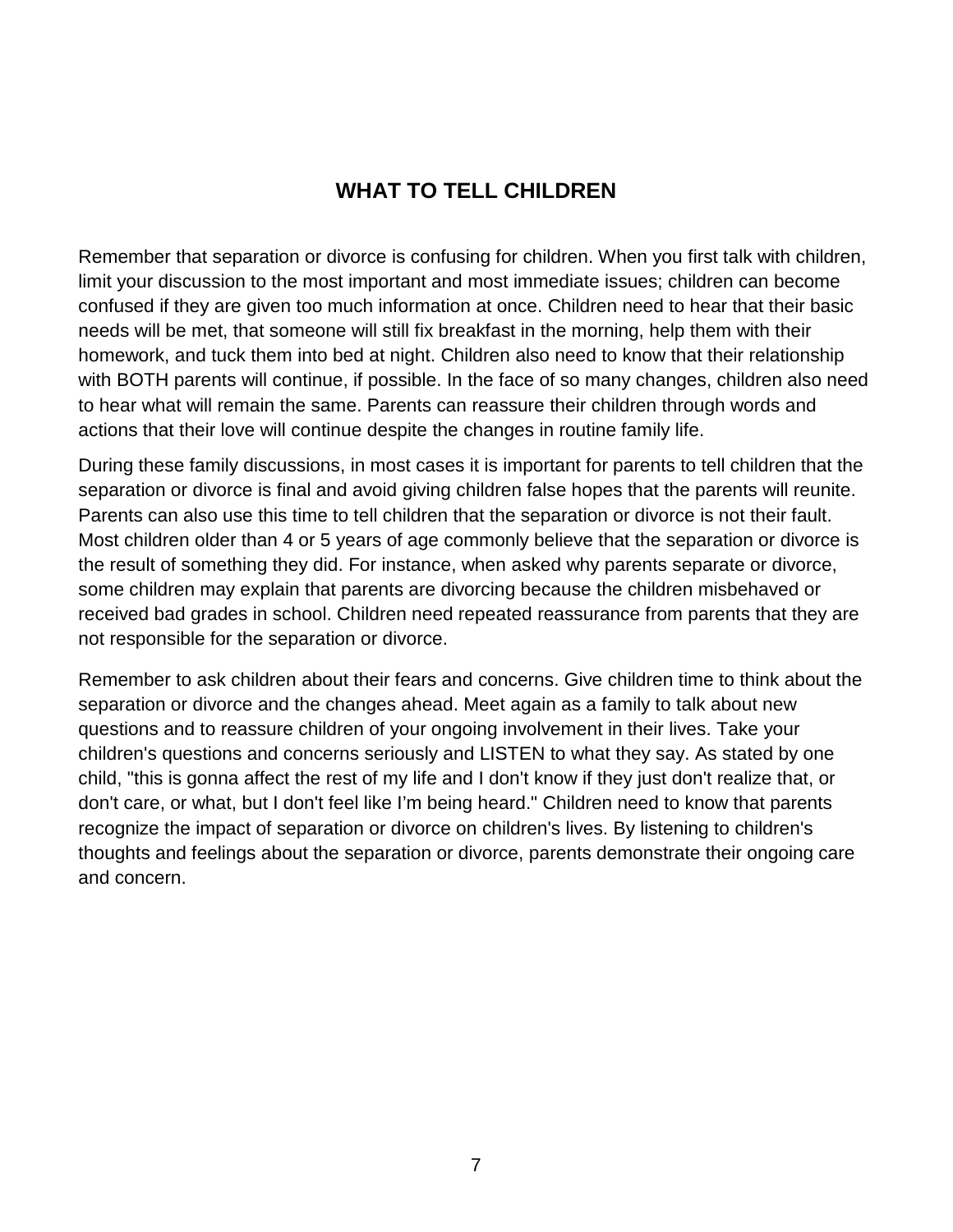# **CHILDREN'S UNDERSTANDING OF SEPARATION OR DIVORCE BY AGE GROUP**

Children's understanding of parental separation or divorce depends on their age. It is important for parents to know what thoughts and feelings children of different ages may be having so that they can modify their own behaviors to help children adjust to the separation or divorce.

#### **Infants**

Understandings

- Infants notice changes in parents' energy level and emotional state.
- Older infants notice when one parent is no longer living in the home.

#### Feelings

- More irritability, such as crying and fussing.
- Changes in sleeping, napping, and other daily routines.
- If a new adult moves into the home, older infants may be nervous and fearful.

What parents can do for infants

- Keep normal schedules and routines.
- Reassure infants of your continued presence with physical affection and loving words.
- Keep children's favorite toys, blankets, or stuffed animals close at hand.
- Gradually introduce older infants to new adult friends.

#### **Toddlers**

Understandings

- Recognize that one parent no longer lives at home.
- May express empathy toward others, such as a parent who is feeling sad.

#### **Feelings**

- May have difficulty separating from parents.
- May express anger toward a parent.
- May lose some of the skills they have developed, like toilet training.
- Toddlers may show behaviors that they "grew out of," like thumb sucking.
- Sleeping and naptime routines may change.
- Older toddlers may have nightmares.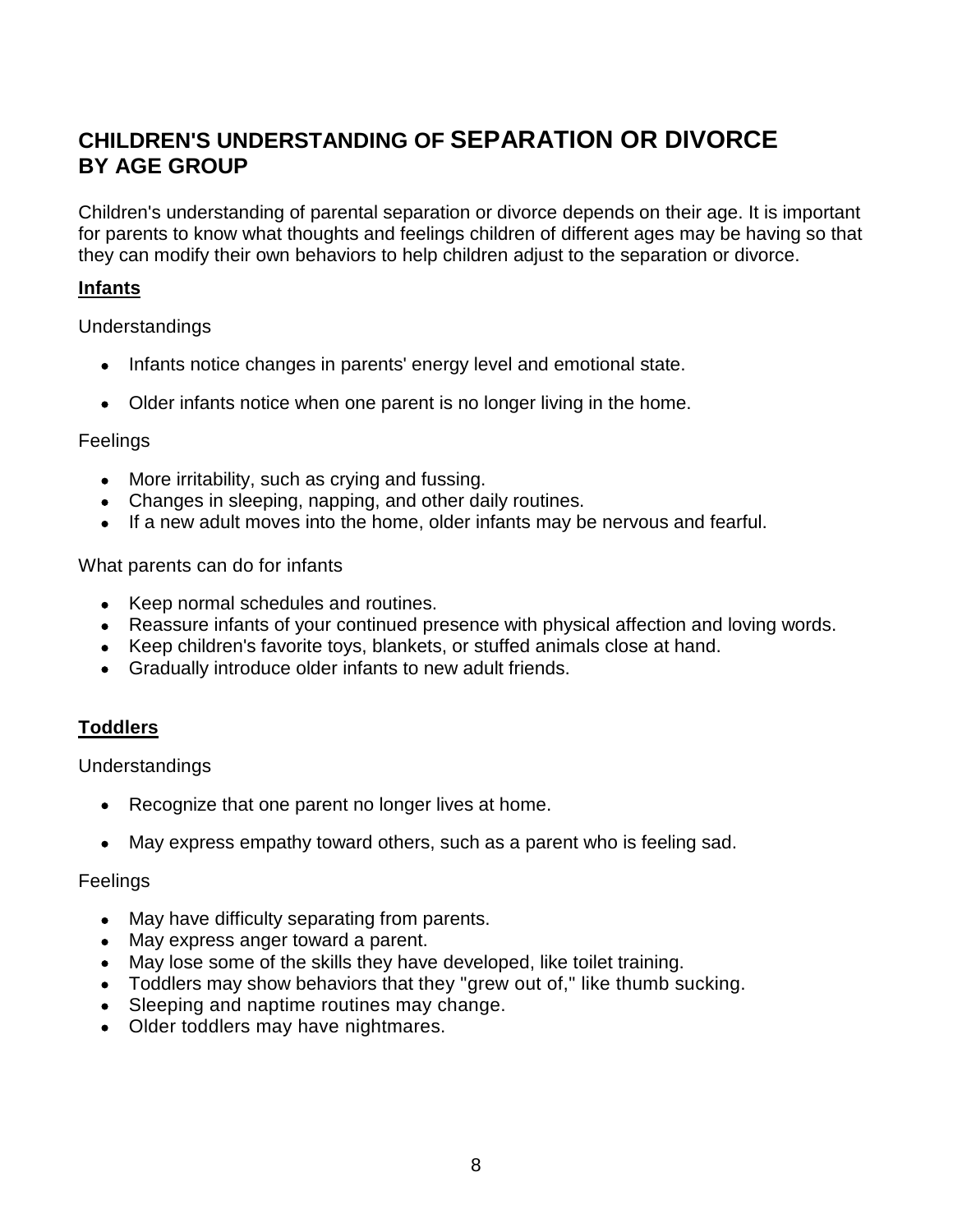What parents can do for toddlers

- Spend more time with children when preparing to separate (e.g., arrive 10 to 15 minutes earlier than usual when you take your child to child care).
- Provide physical and verbal reassurance of your love.
- Show understanding of the child's distress; recognize that, given time and support, old behaviors (thumb sucking) will disappear and newly developed skills (toilet training) will reappear.
- Talk with other important adults and caregivers about how to support your child during this transition time.

#### **Preschool and early elementary children**

Understandings

- Preschoolers recognize that one parent no longer lives at home.
- Elementary school children begin to understand that separation or divorce means their parents will no longer be married and live together, and that their parents no longer love each other.

#### **Feelings**

- Will likely blame themselves for the separation or divorce.
- May worry about the changes in their daily lives.
- Have more nightmares.
- May exhibit signs of sadness and grieving because of the absence of one parent.
- Preschoolers may be aggressive and angry toward the parent they "blame."
- Because preschoolers struggle with the difference between fantasy and reality, children may have rich fantasies about parents getting back together.

What parents can do for preschool and early elementary children

- Repeatedly tell children that they are not responsible for the separation or divorce.
- Reassure children of how their needs will be met and of who will take care of them.
- Talk about their thoughts and feelings; be sensitive to children's fears.
- Plan a schedule of time for children to spend with their other parent. Be supportive of children's ongoing relationship with the other parent.
- Read books together about children and divorce (see end of guide list).
- Gently, and matter-of-factly, remind children that the divorce is final and that parents will not get back together again.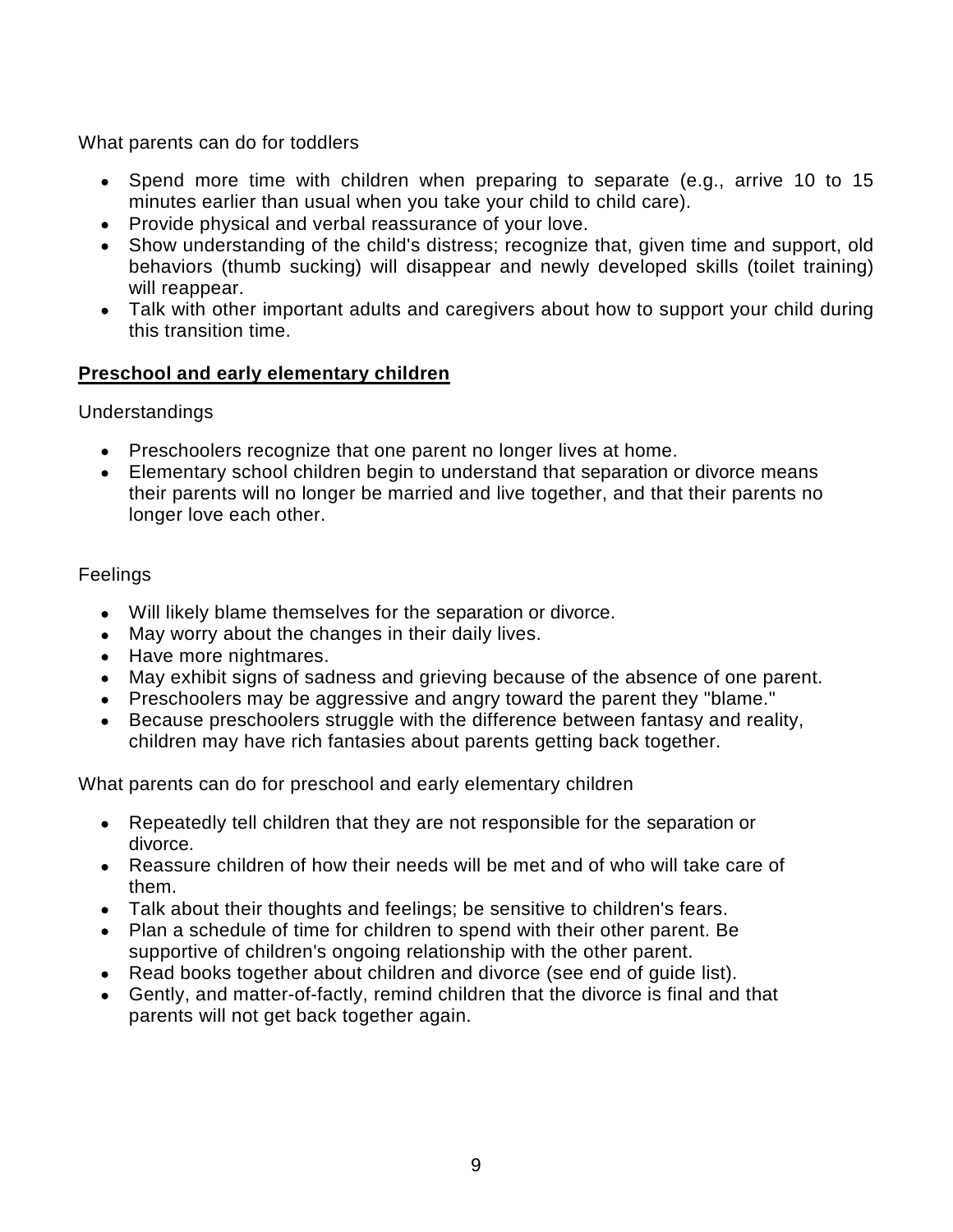#### **Preteens and adolescents**

Understandings

- Understand what separation or divorce means but may have difficulty accepting the reality of the changes it brings to their family.
- Although thinking at a more complex level, still may blame themselves for the separation or divorce.

#### Feelings

- May feel abandoned by the parent who moves out of the house.
- May withdraw from long-time friends and favorite activities.
- May act out in uncharacteristic ways (start using bad language, become aggressive or rebellious).
- May feel angry and unsure about their own beliefs concerning love, relationships, and family.
- May experience a sense of growing up too soon.
- May start to worry about "adult matters," such as the family's financial security.
- May feel obligated to take on more adult responsibilities in the family.

What parents can do for preteens and adolescents

- Maintain open lines of communication with children; reassure children of your love and continued involvement in their lives.
- Whenever possible, both parents need to stay involved in children's lives, know children's friends, what they do together, and keep up with children's progress at school and in other activities.
- Honor family rituals and routines (Sunday dinner, weeknight homework time, grocery shopping together, watch favorite movies as a family).
- If you need to increase children's household responsibilities, assign chores and tasks that are age-appropriate (help with laundry, housecleaning, yardwork, meal preparations); show appreciation for children's contributions.
- Avoid using teenage children as confidants; plan special time for yourself with adult friends and family members.
- Tell children who will be attending special occasions such as sporting events and graduation ceremonies, especially if you plan to take a new romantic partner.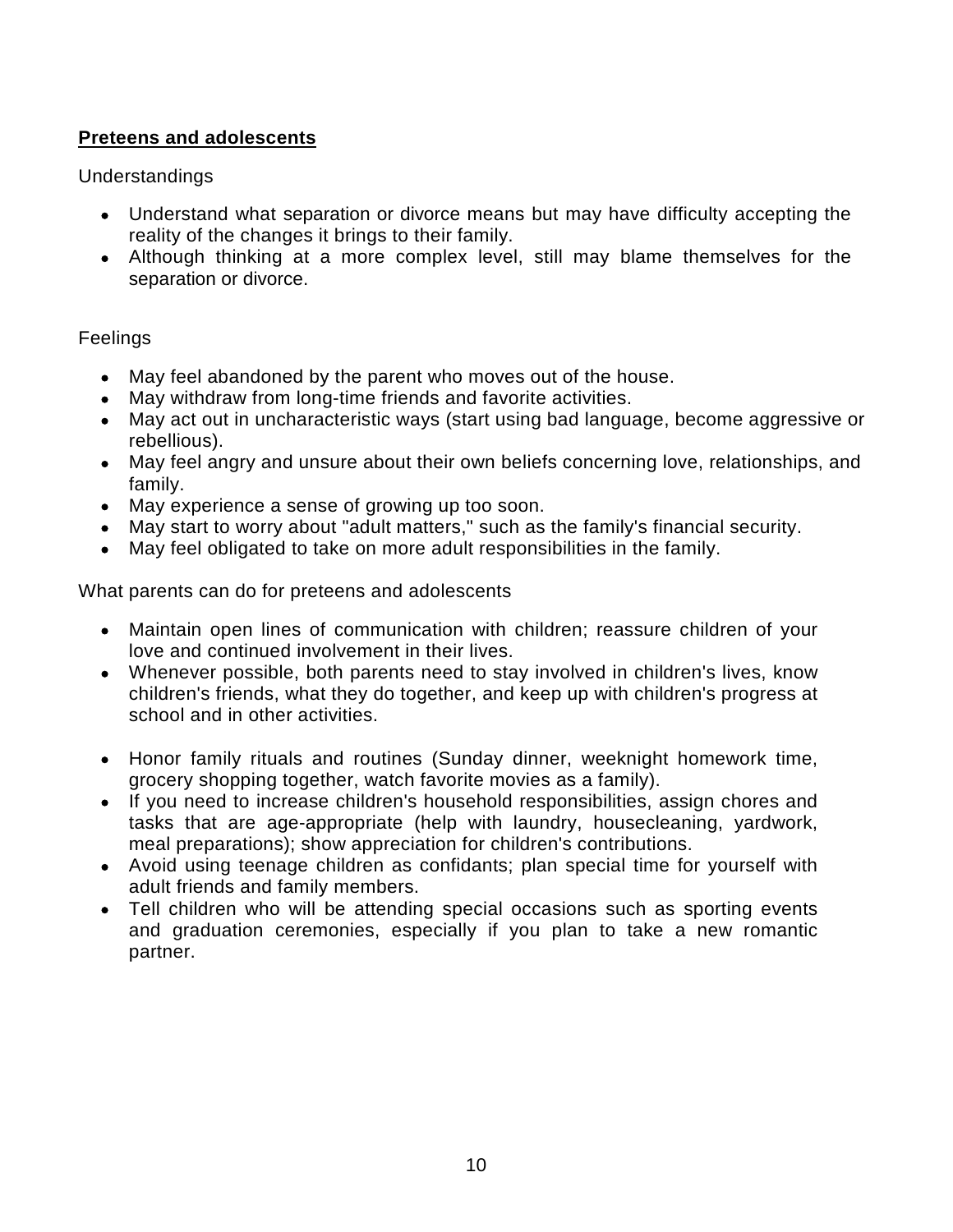# **SIBLING RELATIONSHIPS IN DIVORCED OR SEPARATED FAMILIES**

When parents separate or divorce brothers and sisters may begin to interact differently. While some siblings become closer at this time, others may argue more and become emotionally distant. It is difficult to predict how children will respond in any particular family.

The emotional stress that parents feel following separation or divorce may temporarily reduce the amount of attention they are able to give their children. As a result, some children turn to one another for nurturance and support. Because siblings experience many of the same emotions, they are able to understand each other's feelings and concerns and to reassure each other. Other children, however, may engage in more conflict with their siblings. These children may feel confused and angry about the changes that are occurring in their family and they take these negative feelings out on their siblings. Some siblings also engage in more conflict because they are competing for their parents' attention.

Parents may be able to reduce their children's rivalry by talking with them, listening to them, and spending some time alone with each child. Parents also need to realize that younger siblings may have an easier time expressing their confusion than their older siblings.

Therefore, parents should be sure to talk to the older siblings even if they do not seem upset. It is also important for parents to encourage children to continue rituals that were established before the separation or divorce so they will have some feelings of continuity and stability.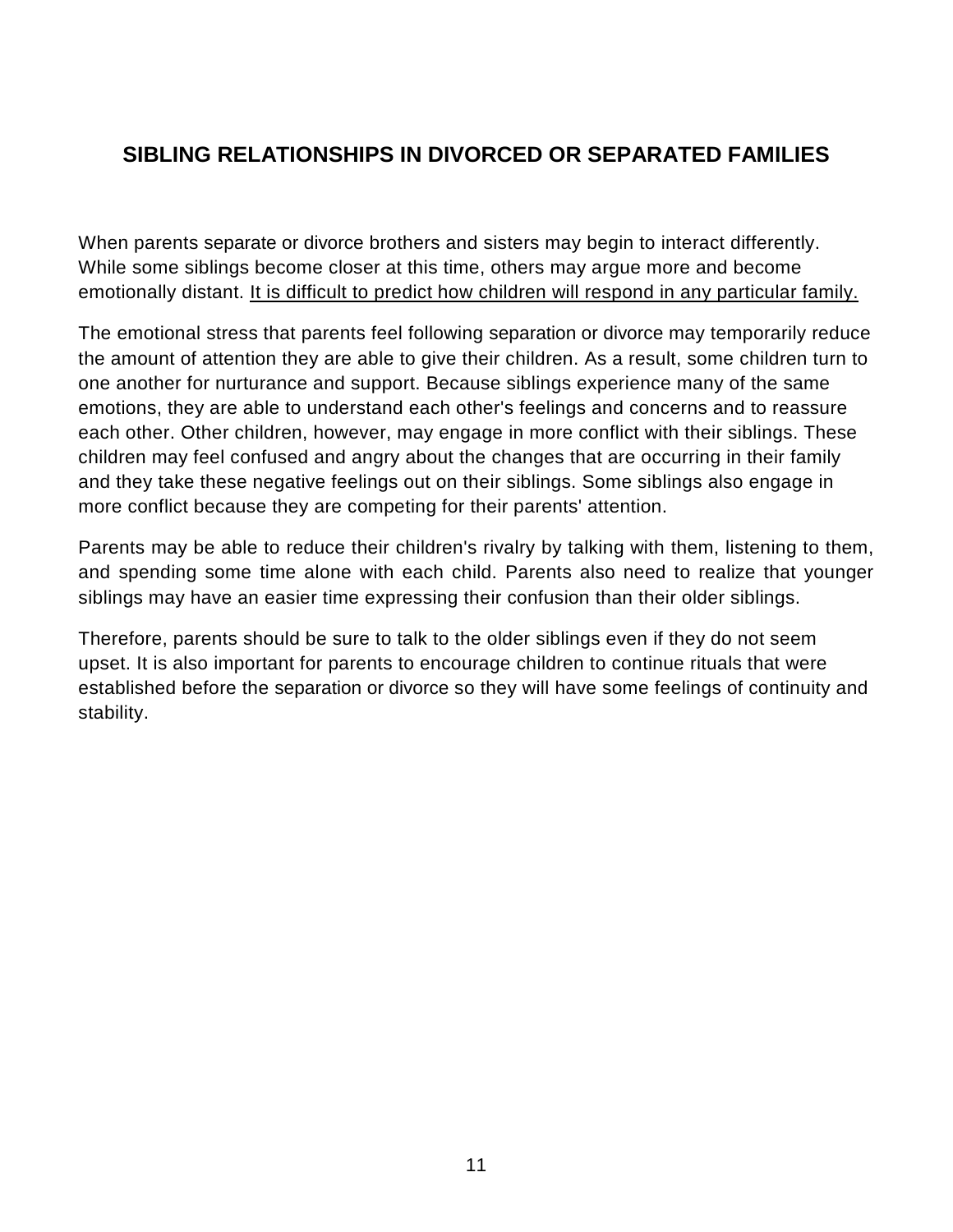### **Children and Separation or Divorce: Guidelines for Parents**

**DO** tell your children mom and dad will always love and take care of them.

**DO** assure your children mom and dad will always be their parents, even though they may not be together any more.

**DO** comfort your children. Tell them there will be happy times and sad times, but soon we will all be happier.

**DO** tell your children the truth about what is happening in age-appropriate language.

**DO** tell your children you want to know how they feel. Their feelings are important to both mom and dad.

**DO** share your feelings with your children without expecting them to solve your problems.

**DO** work on a relationship with the other parent for the children's sake. Although the relationship has failed, the separation can be successful.

**DO** maintain an active relationship with your children. DO fun things together.

**DO** keep promises to your children and be on time; they all need security.

**DO** let your children know mom and dad each have a home. Tell them they will have a place in both homes.

**DO** hug your children. Tell them and show them you love them.

**DON'T** question or seek information from children after their visits with the other parent.

**DON'T** force your children to take sides between parents or become messengers between parents.

**DON'T** ask children to make adults decision, such as who to invite to the graduation ceremony.

**DON'T** lie to your children.

**DON'T** drop out of your children's lives. They will always need you.

**DON'T** expect children to readily accept changes in their lives without considering their feelings too.

Adapted from Mom's House, Dad's House by Isolina Ricci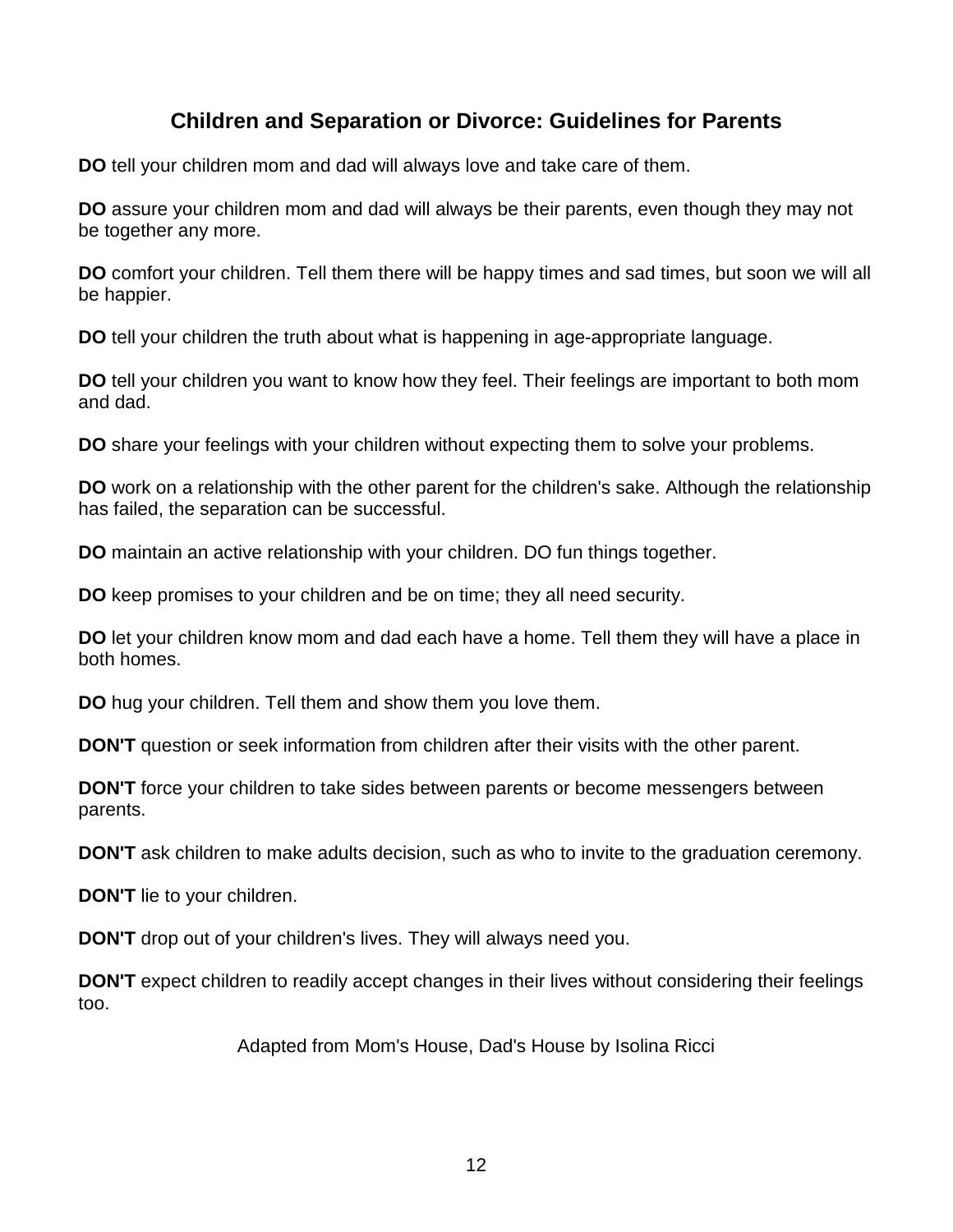# BILL OF RIGHTS FOR FAMILIES - APART

1. Each child has the right to an independent and **meaningful relationship with each parent.**

2. Each child has the right to be **free from** listening to or being a part of **parents' personal battles.** Neither parent uses the child as a go-between or uses the time spent with the other parent as a **threat or bargaining chip.**

3. Each parent has the **right and responsibility** to contribute to the raising of his or her children.

4. Each parent has the right, during time spent with the children, to follow **his or her own standards, beliefs, or style of child-raising** without unreasonable interference from the other parent.

5. Each parent has the right to his or her own **private life** and territory.

6. Each parent and child have the **right to call themselves families** no matter how the children's time is divided.

> Isolina Ricci, PhD  *Mom's House, Dad's House*

"The greatest gift we can give the children of divorced or separated parents is the freedom to love both parents. Parenting-apart is not easy. But it can be done successfully if you use the standard of businesslike conduct and cooperation--and, if you respect your kids' relationship with their other parent."

> David Giacalone, J.D. Director of PAX (The Parenting-Apart eXchange)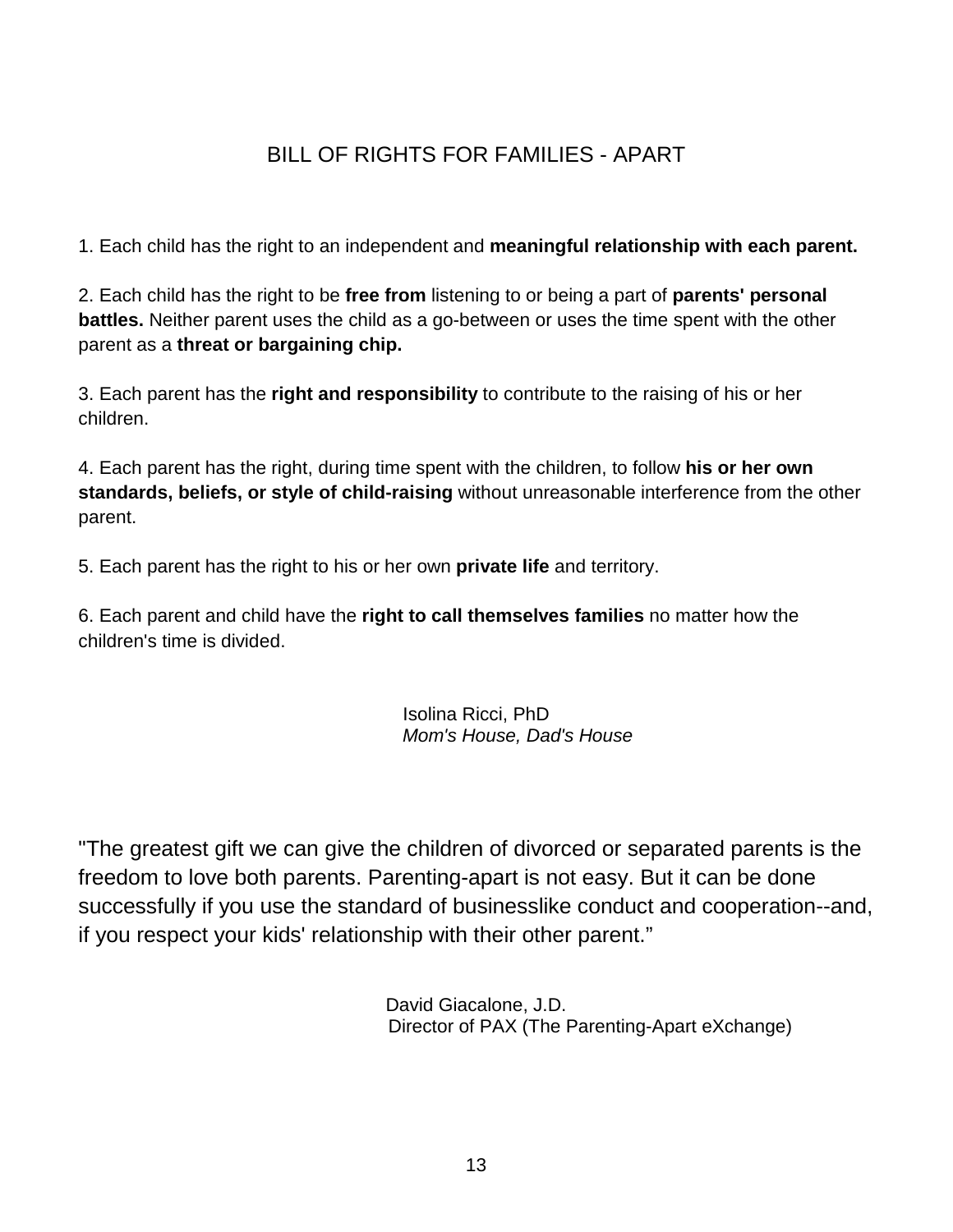# **Co-Parenting and Conflict Resolution**

# BASIC BUSINESS PRINCIPLES FOR PARENTS

*1. Be courteous:* Polite greetings that are not personal set the tone. Avoid expressing unpleasant or angry feelings. Avoid using "pet" names. Avoid personal disclosures and personal questions.

*2. Be orderly:* Set up appointments; ask for other parent's most convenient time. Prepare for each discussion with thought; make notes about the subjects you want to discuss. Limit each discussion to one or two specific subjects.

*3. Be clear and specific:* Check your understandings with the other parent; put them in writing. Get confirmations and/or corrections of agreements in writing.

*4. Use businesslike communications and record keeping:* Communicate in person, by mail, phone, e-mail, fax, and if necessary... through attorneys. Remember that business transactions almost never take place with an unauthorized third party (friends, relatives, or children) carrying information. Make notes to record the details of the agreement. Send memos to confirm the agreements.

*5. Give the other parent the benefit of the doubt:* Do assume that the other parent will do what is good for your child. Do assume that the other parent intends to keep agreements to the best of his/her ability. Don't assume that a slip-up or apparent mistake in carrying out an agreement is intended to upset or break the parenting relationship.

*6. Don't take the other parent for granted:* Show respect for the other parent's time schedules, responsibilities, and separate, private life by not assuming that he/she will be readily able to adjust to a last minute or unannounced changes.

> *Adapted from: Ricci, Isolina, Mom's House, Dad's House Collier Books, Macmillan Publishing Co., 1982*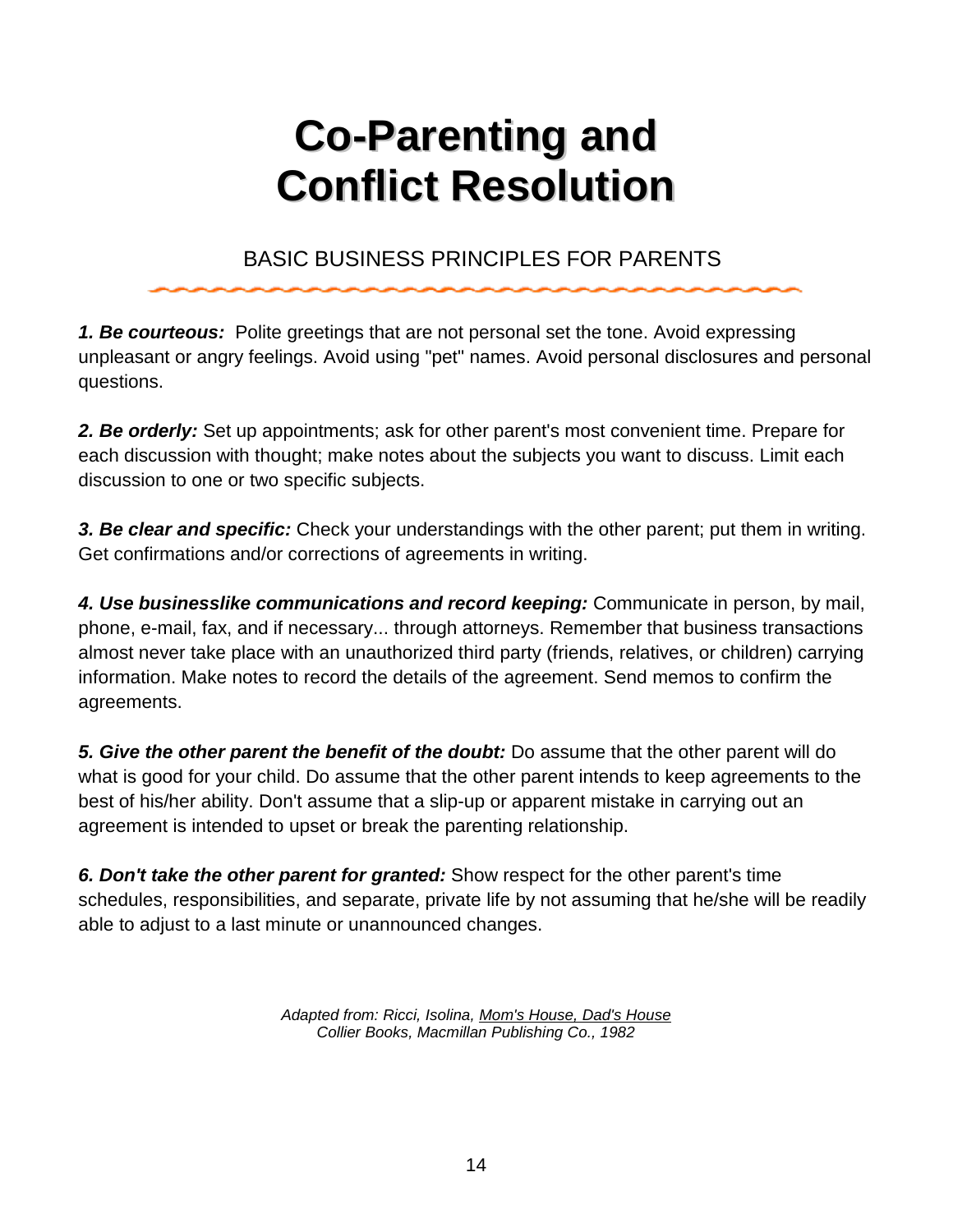# ALIENATING BEHAVIORS SEEN IN ALIGNED PARENT

Portrays rejected parent as dangerous

Doesn't believe the child needs other parent

Allows child to make decisions about visits

Denigrates rejected parent to the child

Exaggerates flaws of rejected parent

Removes references to rejected parent from home

Says other parent left "us", doesn't love "us"

Does not give child letters or messages

Allegations of sexual or physical abuse common

If child visits, calls continually to child in that home

Creates barriers to phone contacts between other parent and child

Finds excuses to cancel scheduled visits

Views rejected parent's attempts to see or communicate with child as harassment

Goes over visits with child to detect "negative" occurrences or feelings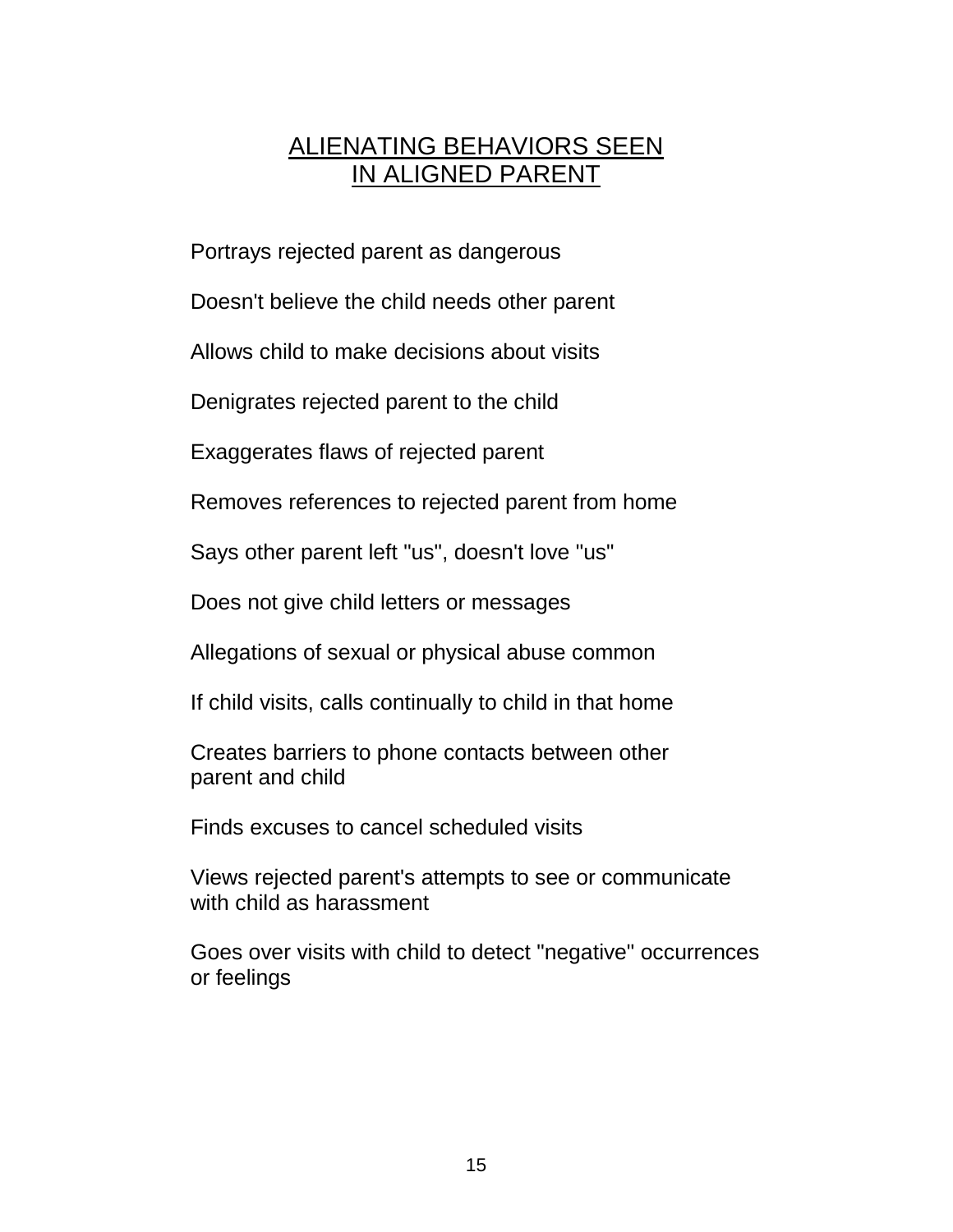# THE MEDIATION PROCESS

# **CHILD CUSTODY RECOMMENDING COUNSELING**

In Siskiyou County parents are Court-ordered to mediation (or also know as child custody recommending counseling) when they cannot agree on issues of custody and timeshare with their child/ren.

The Mediator will begin to gather information by asking each parent some intake questions, to better understand your specific co-parenting situations. Remember, each parent is entitled to his or her opinion, and opinions are not right or wrong, good or bad; opinions are only the perspective of the individual.

#### **MEDIATION IS:**

- Confidential
- Respectful of both parents
- A safe place to voice your concerns for the child/ren
- Focused on developing a parenting plan that works for the child/ren,
- Not the venue to discuss financial issues such as child support

#### **MEDIATION DO's:**

- Come prepared to place your child/ren's best interest above your own
- Come prepared to listen to the other parent

• Let the Mediator know if there is a "no contact" Court order against either parent or family member

- Respect the other parent
- Come prepared with some specific ideas for time-sharing around school, summers, and holidays

#### **MEDIATION DON'T's:**

- Do not bring children or other family members to the mediation appointment
- Do not come to mediation under the influence of alcohol or other drugs
- Do not use threatening words or body language
- Do not interrupt the other parent's speaking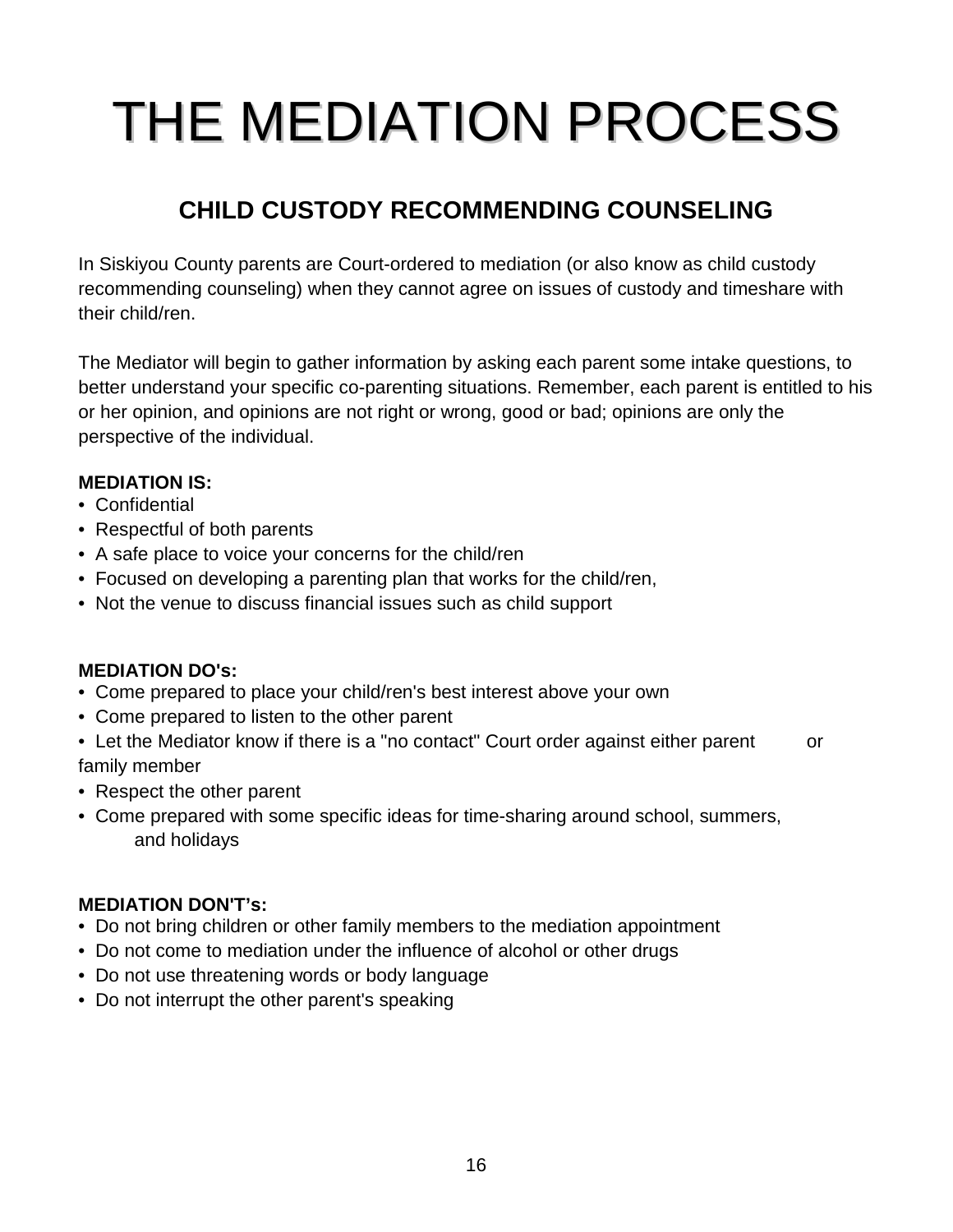# **MEDIATION**

#### **The goals of mediation are to:**

Help you make a parenting plan that's in the best interests of your children. Help you make a parenting plan that lets your children spend time with both parents. Help you learn ways to co-parent.

#### **What happens in mediation**

Mediation can be a way to make decisions about your children without having the court make decisions for you. You and the other parent can make your own agreement for how you will take care of your children. The legal word for this agreement is "stipulation". It is also called a "parenting plan" or a "parenting agreement".

#### **Who are the mediators/child custody recommending counselors?**

A mediator/child custody recommending counselor: Equivalent of a master's degree in counseling, social work, or a related field; Knows how the family court system works; and May also have information about community services that might be helpful to you.

#### **What do mediators do?**

A mediator meets with both parents and helps them try to agree on a plan that is best for their child. The mediator's job is to:

#### **Listen to both of you.**

#### **Be neutral.**

Help you look at different options.

Help you decide when the child will be with each parent.

Help you decide how future decisions about your child will be made.

Help you consider how best to protect your child's safety and welfare.

Support you equally.

Make recommendations to the judge. In some counties (including Siskiyou), if you and the other parent cannot agree on a parenting plan in mediation, the mediator is asked to give the court a written recommendation. It will contain the mediator's opinion about what parenting arrangement will most likely be in your child's best interests.

#### **Guidelines for mediation:**

Treat each other with respect. You will both get a chance to explain your ideas.

Listen to each other and try to find real solutions.

Put the children first. Think about what they need and can handle.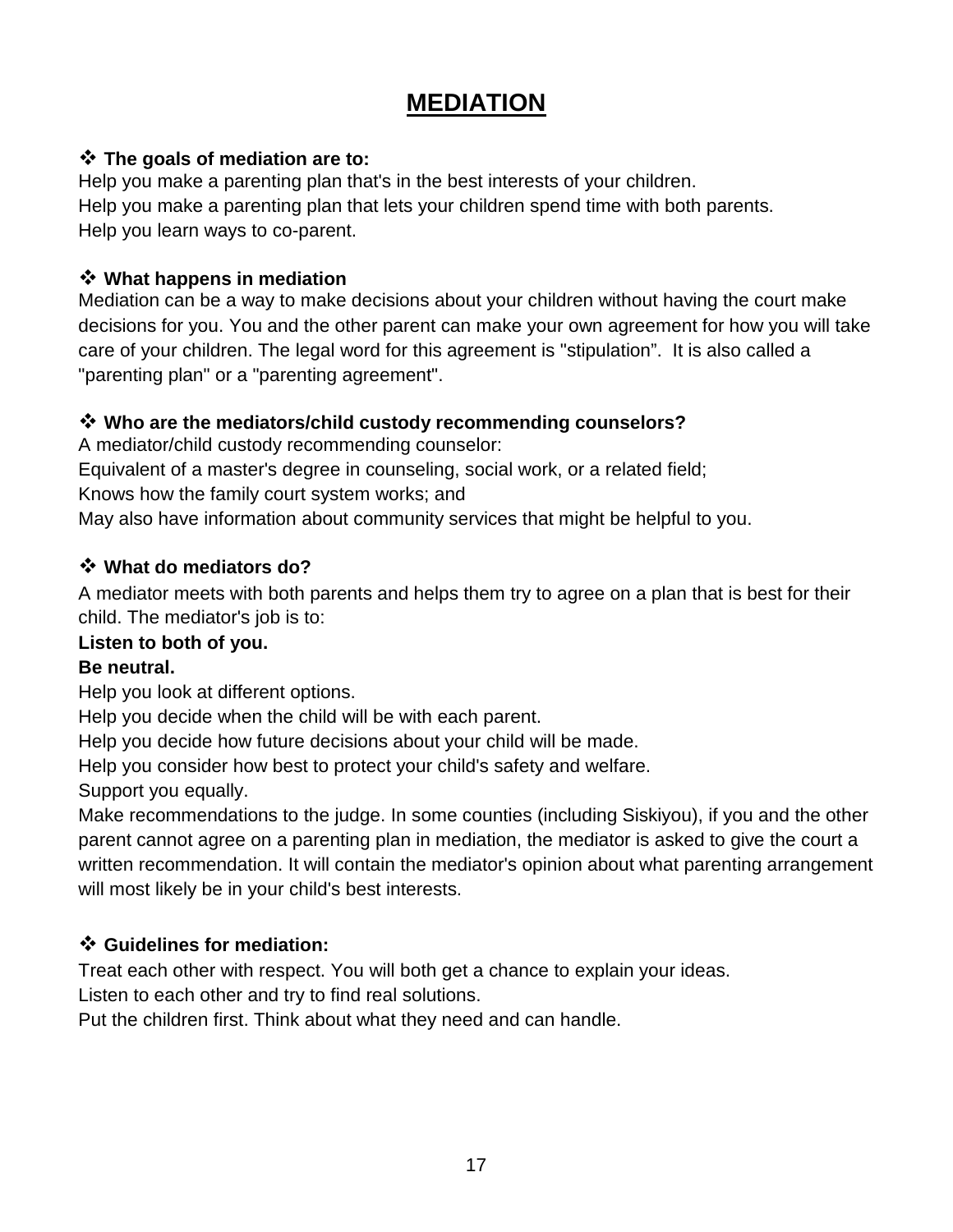#### **What if I'm worried about domestic violence?**

Tell your lawyer, if you have one.

Answer all of the judge or mediator's questions about this problem.

Tell your mediator as soon as possible.

#### **If you've been a victim of domestic violence:**

You can bring a representative from the Siskiyou Domestic Violence and Crisis Center to your mediation session to be present, not to participate in discussions. You can request to see the mediator without the other parent.

#### **<sup>◆</sup> If a mediator suspects child abuse, he or she must report it. (It is a crime to file false abuse reports.)**

Ask your mediator how the process works in your local court. The Family Law Facilitator may also be able to answer your questions.

#### **Will my lawyer look at my parenting plan before I go to court?**

Yes. Your lawyer should go over this agreement (also called a "custody and visitation agreement") before you go see the judge in court.

#### **Can children or relatives be part of the mediation?**

No. Tell your mediator if you think there's a reason for your children to be interviewed.

#### **How long does mediation take?**

For most people, 1 or 2 sessions of approximately 1-3 hours is enough.

# **Ground rules for mediation session**

- 1. Prior to beginning mediation, the parties should agree to the following terms and conditions:
	- a. No shouting, name-calling, or putting one another down.
	- b. They will discuss issues openly and honestly.
	- c. They will express anger in constructive, non-blaming language.
	- d. No physical violence.
	- e. They will listen to each other as carefully as possible and not interrupt. If an issue arises while one party is speaking, the other party can write a reminder note to address the issue at a later time.
	- f. They will treat each other with respect.
- 2. In addition, the mediators agree to conduct themselves in the following manner:
	- a. They will not judge the parties.
	- b. They will be neutral.
	- c. They will facilitate the mediation process.
	- d. They will keep information from mediation confidential unless disclosure is mandated by law, local court rule or requested and agreed upon in writing by both parties.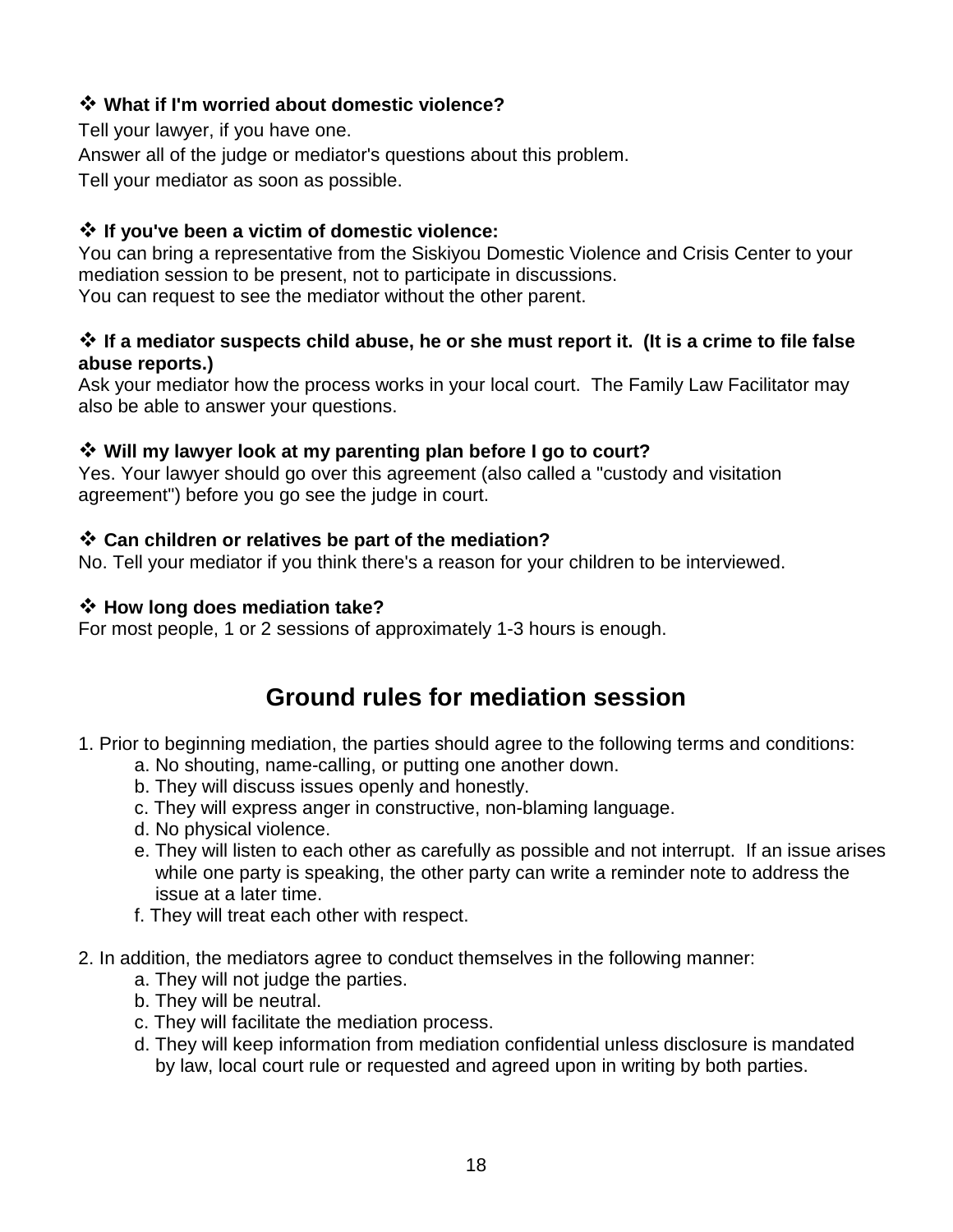# **ELEMENTS OF A PARENTING PLAN:**

#### **Regular timeshare:**

The most important part for the children is that time with both parents be on a regular schedule. Then they know what to expect and can rely on both parents continuing to be in their lives. If the children live with one parent, they can spend time with the other parent on weekdays, weekends, or other specific blocks of time. If the children live with both parents (joint physical custody) the shared time plan will usually specify when they are with each parent.

#### **Holidays/Special Days:**

Start by making a list of all the days that are important to your family: Some are Thanksgiving, Christmas, Easter, Fourth of July, Halloween, other religious holidays, birthdays, Mother's Day/Father's Day. How do you want these times to be shared: alternating years, time with both parents on each day? Several legal holidays (Labor Day, Columbus Day, Veterans' Day, etc) and school holidays can create three day weekends. These can be specified as additional visitation days or included in the regular schedule by extending the visitation weekend.

#### **Summer:**

This can be a time for the parent who does not have the children during the school year to have a "real living together" experience. Summer is typically 10 - 12 weeks long, depending on the school district. It can be divided in a variety of ways. It helps to know at least approximately when the school year begins and ends.

#### **Transportation and Exchange:**

Define who is responsible for transportation at the beginning and end of each time, and when and where the children will be exchanged by the parents. Plan to create clear and detailed plans to avoid misunderstandings that might complicate co-parenting.

#### **Telephone Contact:**

What is reasonable and are good calling timeframes for the children? For the parents? Who will pay for long distance calls?

#### **Other issues:**

Many people have other concerns/worries/issues that are specific to their circumstances: alcohol use, illegal drug use, safety restraints while transporting, valid driver's license/car insurance, etc. If such issues are likely to become barriers to agreeing on a plan or carrying it out well, they should be brought up early in the mediation process.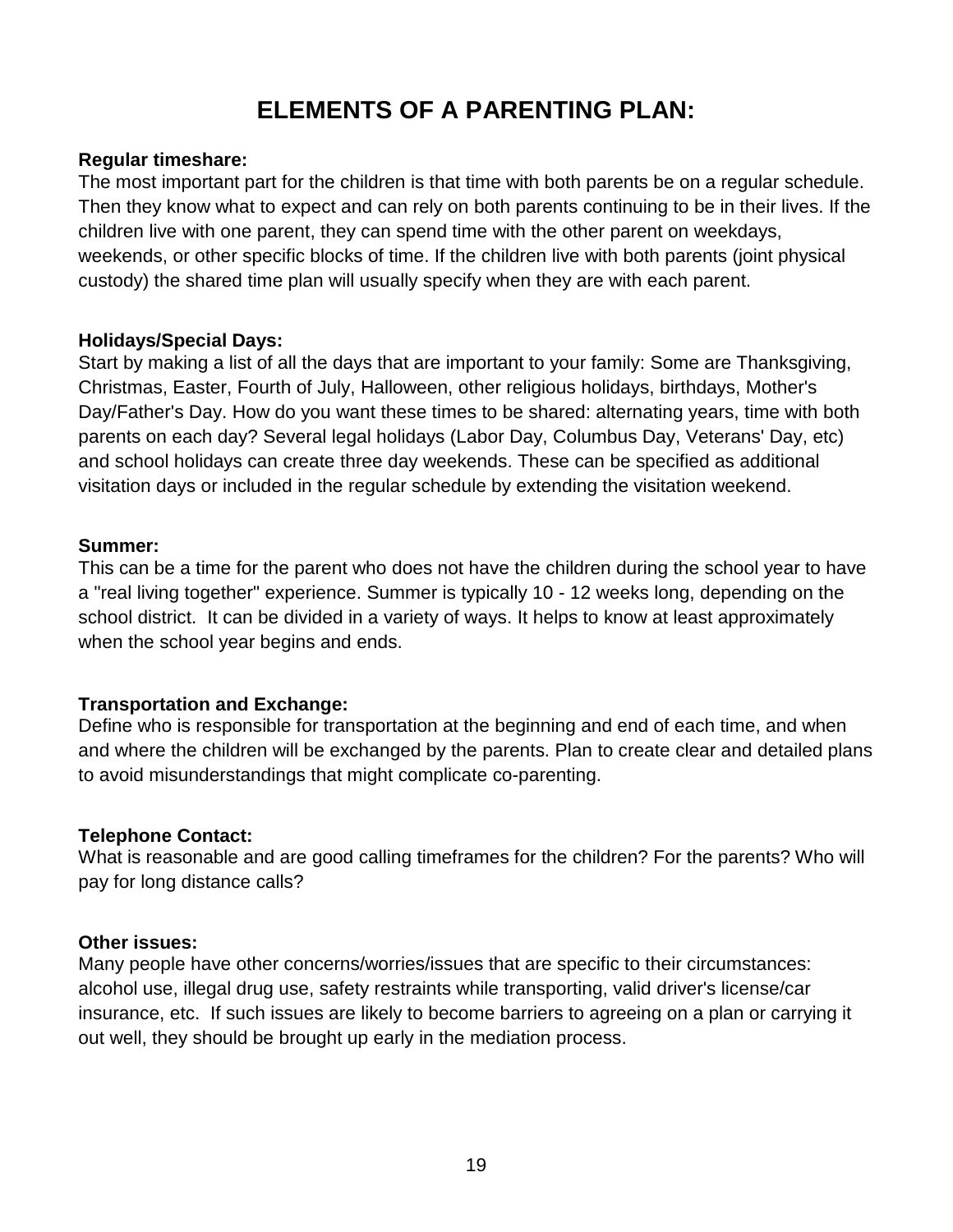# **CUSTODY ISSUES AND TERMS:**

#### Sole custody by one parent will not deprive the other parent of the following authority:

- To inspect and receive school records and to consult with school staff concerning the child's welfare and education to the same extent as the custodial parent may inspect and receive such records.
- To inspect and receive governmental agency and law enforcement records concerning the child to the same extent as the custodial parent may inspect and receive such records.
- To consult with any person who may provide care or treatment for the child and to inspect and receive the child's medical, dental, and psychological records to the same extent as the custodial parent may consult with such a person and inspect and receive such records.
- To authorize emergency medical, dental, psychological, psychiatric or other health care for the child if the custodial parent is, for practical purposes, unavailable.
- To apply to be the child's conservator, guardian ad litem or both.

# **DEFINITIONS:**

Family Code §3003: **"Joint legal custody" means that both parents shall share the right and the responsibility to make decisions relating to the health, education, and welfare of a child.** Generally parents share legal custody, unless there are substantial reasons not to. Options include:

> Joint legal custody Legal custody with the (mother or father)

Family Code §3004: **"Joint physical custody" means that each of the parents shall have significant periods of physical custody. Joint physical custody shall be shared by the parents in such a way so as to assure a child of frequent and continuing contact with both parents subject to Family Code §3011 and Family Code §3020.** Generally, physical custody is granted to the parent with whom the children are living most of the time. Options include:

> Joint physical custody Physical custody with the (mother or father) Joint physical custody, primary residence with the (mother or father)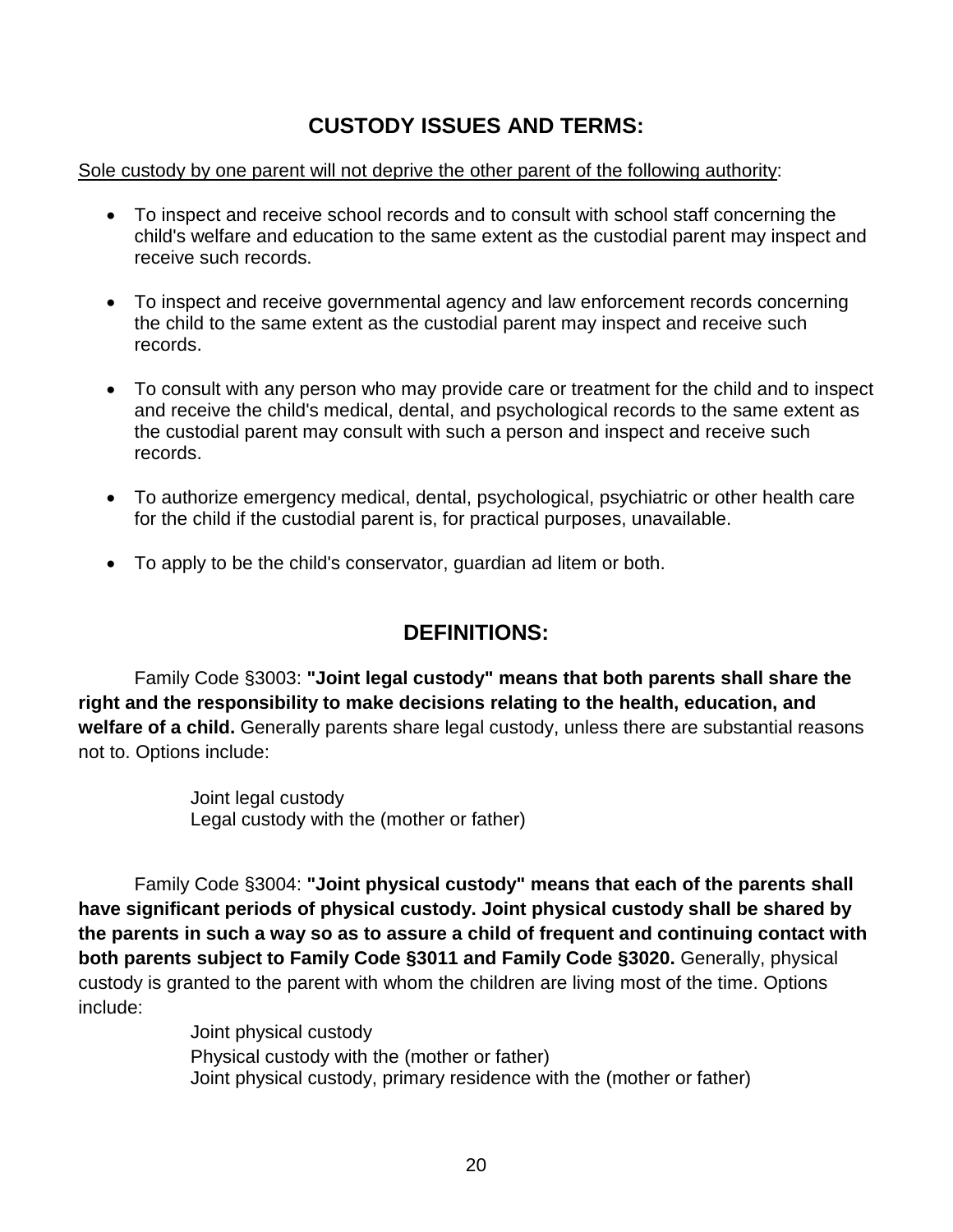#### **CALIFORNIA FAMILY LAW CODES**

#### **Family Code §3011 Best Interest of a Child Considerations:**

In making a determination of the best interest of the child... the court shall, among any other factors it finds relevant, consider all of the following:

(a) The health, safety, and welfare of the child.

(b) Any history of abuse by one parent or any other person seeking custody against any of the following:

- (1) Any child to whom he or she is related by blood or affinity or with whom he or she has had a caretaking relationship, no matter how temporary.
- (2) The other parent
- (3) A parent, current spouse, or cohabitant of the parent or person seeking custody, or a person with whom the parent or person seeking custody has a dating or engagement relationship.
- (c) The nature and amount of contact with both parents
- (d) The habitual or continual illegal use of controlled substances or habitual or continual abuse of alcohol by either parent.
- (e) (2) The provisions of this subdivision shall not apply if the parties stipulate in writing or on the record regarding custody or visitation.

#### **Family Code §3044 Presumption against Persons Perpetrating Domestic Violence:**

(a) Upon a finding by the court that a party seeking custody of a child has perpetrated domestic violence against the other party seeking custody of the child or against the child or the child's siblings within the previous five years, there is a rebuttable presumption that an award of sole or joint physical or legal custody of a child to a person who has perpetrated domestic violence is detrimental to the best interest of the child, pursuant to Section 3011. This presumption may only be rebutted by a preponderance of the evidence.

(b) In determining whether the presumption set forth in subdivision (a) has been overcome, the court shall consider all of the following factors:

 (1) Whether the perpetrator of domestic violence has demonstrated that giving sole or joint physical or legal custody of a child to the perpetrator is in the best interest of the child. In determining the best interest of the child, the preference for frequent and continuing contact with both parents, as set forth in subdivision (b) of Section 3020, or with the noncustodial parent, as set forth in paragraph (1) of subdivision (a) of Section 3040, may not be used to rebut the presumption, in whole or in part.

 (2) Whether the perpetrator has successfully completed a batterer's treatment program that meets the criteria outlined in subdivision (c) of Section 1203.097 of the Penal Code**.**

 (3) Whether the perpetrator has successfully completed a program of alcohol or drug abuse counseling if the court determines that counseling is appropriate.

 (4) Whether the perpetrator has successfully completed a parenting class if the court determines the class to be appropriate.

 (5) Whether the perpetrator is on probation or parole, and whether he or she has complied with the terms and conditions of probation or parole.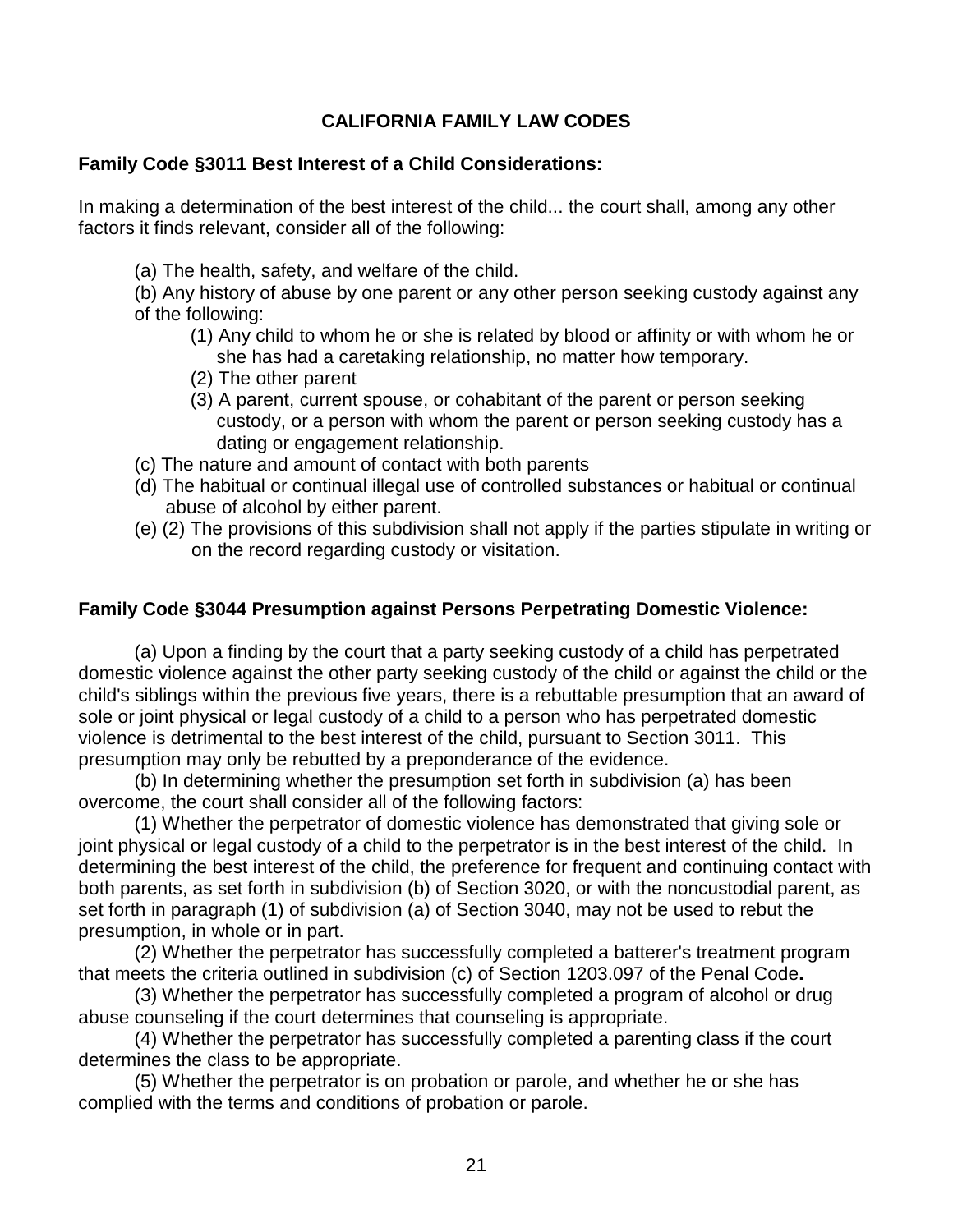(6) Whether the perpetrator is restrained by a protective order or restraining order, and whether he or she has complied with its terms and conditions.

 (7) Whether the perpetrator of domestic violence has committed any further acts of domestic violence.

 (c) For purposes of this section, a person has "perpetrated domestic violence" when he or she is found by the court to have intentionally or recklessly caused or attempted to cause bodily injury, or sexual assault, or to have placed a person in reasonable apprehension of imminent serious bodily injury to that person or to another, or to have engaged in any behavior involving, but not limited to, threatening, striking, harassing, destroying personal property or disturbing the peace of another, for which a court may issue an ex parte order pursuant to Section 6320 to protect the other party seeking custody of the child or to protect the child and the child's siblings.

 (d) (1) For purposes of this section, the requirement of a finding by the court shall be satisfied by, among other things, and not limited to, evidence that a party seeking custody has been convicted within the previous five years, after a trial or a plea of guilty or no contest, of any crime against the other party that comes within the definition of domestic violence contained in Section 6211 and of abuse contained in Section 6203, including, but not limited to, a crime described in subdivision (e) of Section 243 of, or Section 261, 262, 273.5, 422, or 646.9 of, the Penal Code.

 (2) The requirement of a finding by the court shall also be satisfied if any court, whether that court hears or has heard the child custody proceedings or not, has made a finding pursuant to subdivision (a) based on conduct occurring within the previous five years.

 (e) When a court makes a finding that a party has perpetrated domestic violence, the court may not base its findings solely on conclusions reached by a child custody evaluator or on the recommendation of the Family Court Services staff, but shall consider any relevant, admissible evidence submitted by the parties.

 (f) In any custody or restraining order proceeding in which a party has alleged that the other party has perpetrated domestic violence in accordance with the terms of this section, the court shall inform the parties of the existence of this section and shall give them a copy of this section prior to any custody mediation in the case.

*(Added by Stats.1999, c. 445 (A.B.840), § 1. Amended by Stats.2003, c. 243 (S.B. 265), § 1.)*

#### **SISKIYOU COUNTY SUPERIOR COURT RESOURCES:**

Superior Court's Internet site: [www.siskiyou.courts.ca.gov](http://www.siskiyou.courts.ca.gov/)

The Superior Court Facilitator can help litigants who represent themselves (those who do not have an attorney) work within the court system regarding custody and visitation issues. Click on the Court Facilitator's Internet site [www.familylawfacilitator.info](http://www.familylawfacilitator.info/) for scheduled office hours.

#### **PARENTING PLANS DESCRIBED WITH CALIFORNIA JUDICIAL COUNSEL FORMS**

The following pages are Judicial Counsel forms that will likely become a part of your coparenting plan court order. These provisions should be customized in your mediation session to meet the needs of your child(ren) and support co-parenting communication. You might also add other provisions not represented below that you believe would benefit your ability to coparent.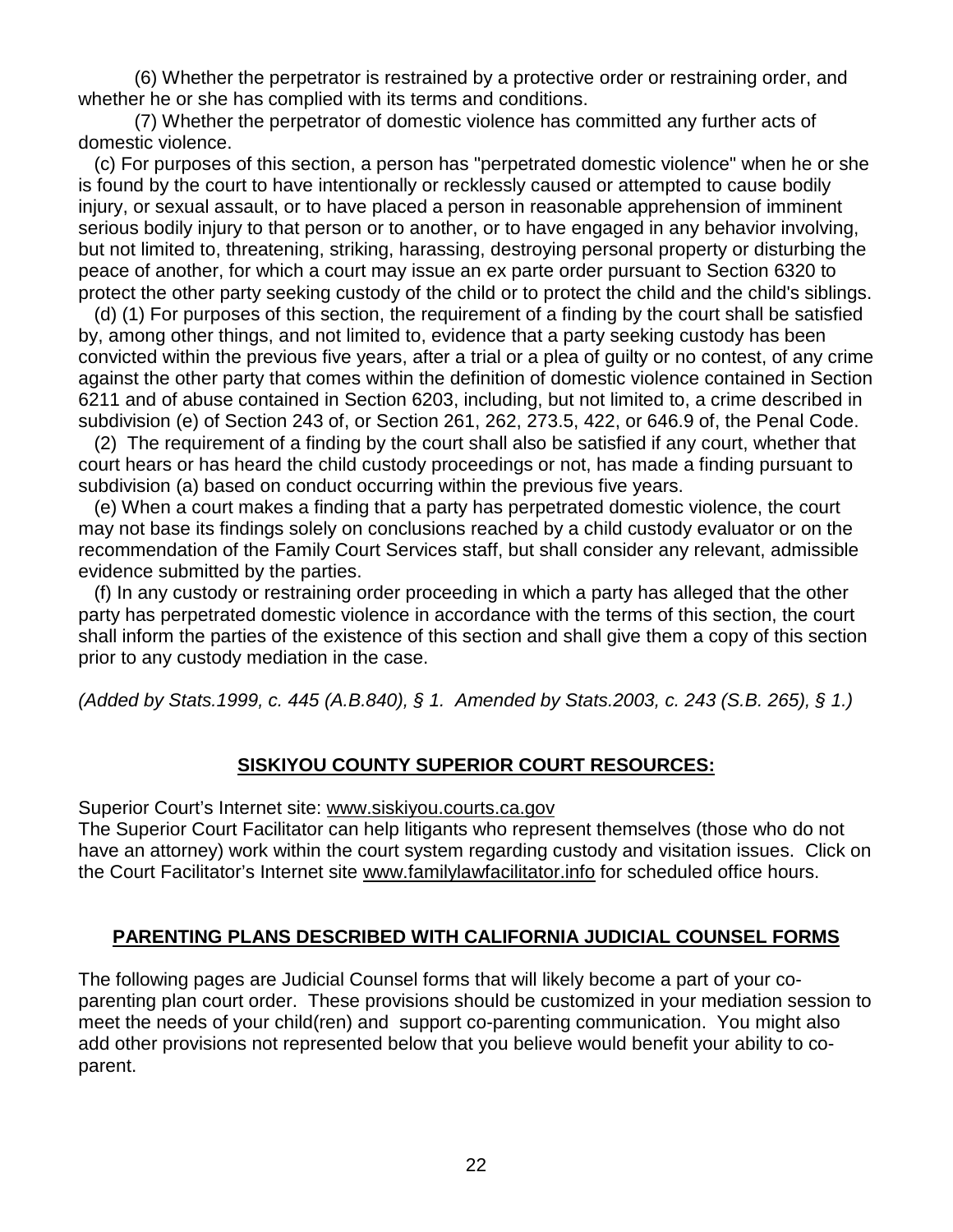| PETITIONER/PLAINTIFF: First and Last Name | CASE NUMBER: FL 14-XXX |
|-------------------------------------------|------------------------|
| RESPONDENT/DEFENDANT: First and Last Name |                        |

|    | <b>CHILD CUSTODY AND VISITATION (PARENTING TIME) ORDER ATTACHMENT</b><br>Findings and Order After Hearing (form FL-340)   Judgment (form FL-180)<br>TO I<br>Stipulation and Order for Custody and/or Visitation of Children (form FL-355)<br>Other (specify): |
|----|---------------------------------------------------------------------------------------------------------------------------------------------------------------------------------------------------------------------------------------------------------------|
|    | Jurisdiction. This court has jurisdiction to make child custody orders in this case under the Uniform Child Custody Jurisdiction and<br>Enforcement Act (part 3 of the California Family Code, commencing with section 3400).                                 |
| 2. | Notice and opportunity to be heard. The responding party was given notice and an opportunity to be heard, as provided by the<br>laws of the State of California.                                                                                              |
|    | Country of habitual residence. The country of habitual residence of the child or children in this case is                                                                                                                                                     |

- 3. **Country of habitual residence.** The country of habitual residence of the child or children in this case is  $\boxtimes$  the United States  $\Box$  other *(specify)*:
- 4. **Penalties for violating this order.** If you violate this order, you may be subject to civil or criminal penalties, or both.
- 5. **Custody**. Custody of the minor children of the parties is awarded as follows:<br>Child's name<br>**Date of birth** Legal custody to *(person who makes decisions (person with whom the child lives) about health, education, etc.)*

6. **Child abduction prevention.** There is a risk that one of the parents will take the children out of California without the other parent's permission. *(Child Abduction Prevention Orders Attachment* (form FL-341(B)) must be attached and must be obeyed.)

#### 7. **Visitation (parenting time)**

- a.  $\Box$  Reasonable right of visitation to the party without physical custody (not appropriate in cases involving domestic **violence)**<br>**b.** □ See the attached
- -page document dated *(specify date)*:
- c. The parties will go to mediation at *(specify location)*:
- d. No visitation
- e.  $\Box$  Visitation (parenting time) for the  $\Box$  petitioner  $\Box$  respondent  $\Box$  other *(name)*: will be as follows:
	- (1) **Weekends starting** *(date)*:

*(the first weekend of the month is the first weekend with a Saturday.)*

|            | 1st | 2nd                                        | 3rd | 4th              | 5th         |         | weekend of the month                                                                                                                       |                      |
|------------|-----|--------------------------------------------|-----|------------------|-------------|---------|--------------------------------------------------------------------------------------------------------------------------------------------|----------------------|
| from<br>to |     | at<br>(day of week)<br>at<br>(day of week) |     | (time)<br>(time) | $\Box$ a.m. | a.m.    | p.m.<br>$\Box$ p.m.                                                                                                                        |                      |
| a.         |     | other (name):                              |     |                  |             |         | $\Box$ The parents will alternate the fifth weekends, with the $\Box$ petitioner<br>having the initial fifth weekend, which starts (date): | respondent<br>$\Box$ |
| b.         |     | The petitioner will have fifth weekends in |     |                  |             | l I odd | even                                                                                                                                       | months.              |

**THIS IS A COURT ORDER** Page 1 of 3

**CHILD CUSTODY AND VISITATION (PARENTING TIME) ORDER ATTACHMENT**

Physical custody to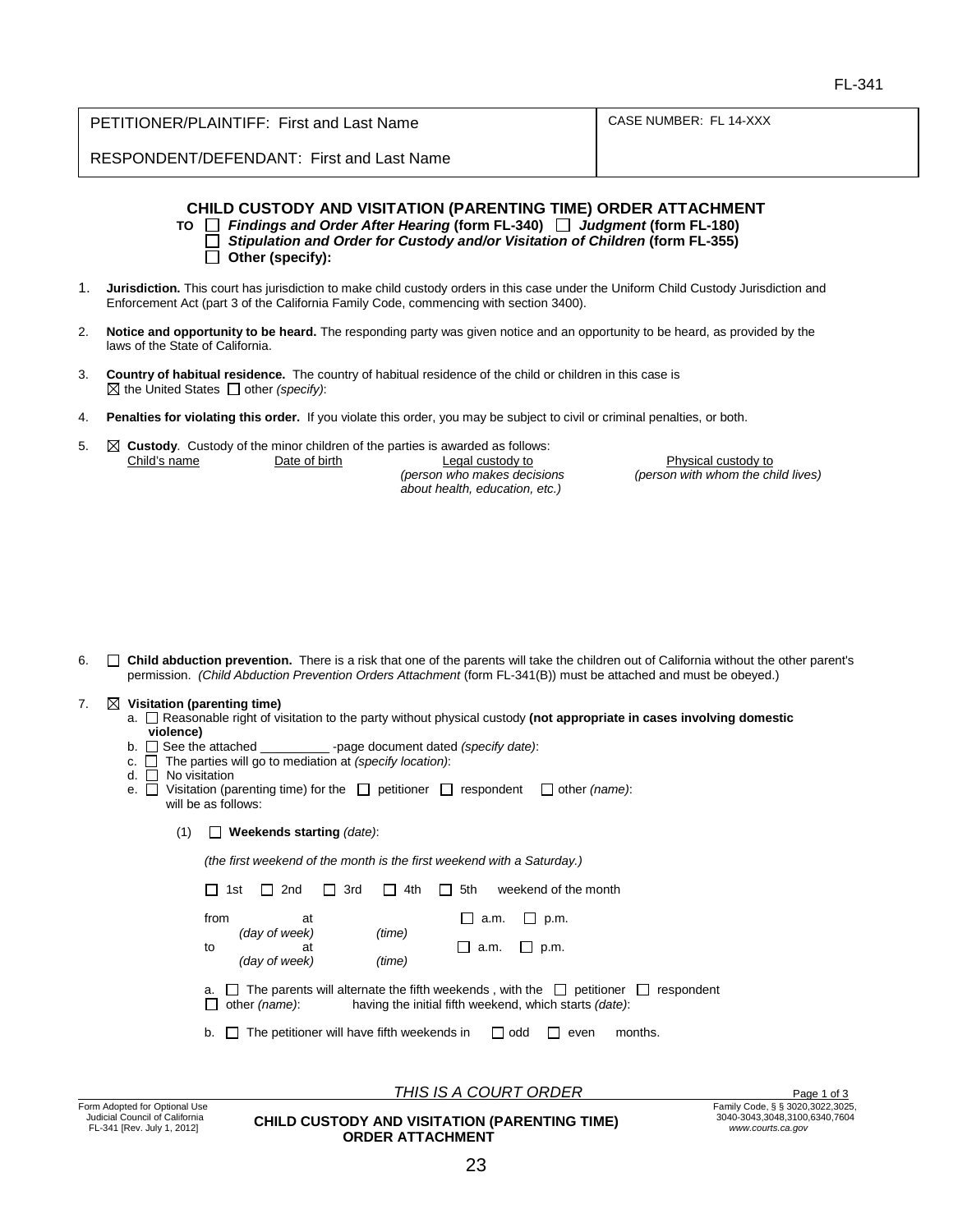| PETITIONER/PLAINTIFF: First and Last Name |                            |                                 | CASE NUMBER: FL 14-XXX                                                                                                                                                                                                                                                                                                                                                                                                                                                                                                     |                                                                                                                          |                                                                                              |                                                                  |                                                                                                                                                                                                                                                                                               |
|-------------------------------------------|----------------------------|---------------------------------|----------------------------------------------------------------------------------------------------------------------------------------------------------------------------------------------------------------------------------------------------------------------------------------------------------------------------------------------------------------------------------------------------------------------------------------------------------------------------------------------------------------------------|--------------------------------------------------------------------------------------------------------------------------|----------------------------------------------------------------------------------------------|------------------------------------------------------------------|-----------------------------------------------------------------------------------------------------------------------------------------------------------------------------------------------------------------------------------------------------------------------------------------------|
|                                           |                            |                                 | RESPONDENT/DEFENDANT: First and Last Name                                                                                                                                                                                                                                                                                                                                                                                                                                                                                  |                                                                                                                          |                                                                                              |                                                                  |                                                                                                                                                                                                                                                                                               |
|                                           | 7. e.<br>(2)<br>(3)<br>(4) | from<br>to<br>from<br>to        | $\Box$ Alternate weekends starting (date):<br>The $\Box$ petitioner<br>with him or her during the period<br>at<br>(day of week)<br>at<br>(day of week)<br>$\Box$ Weekdays starting (date):<br>The $\Box$ petitioner<br>with him or her during the period<br>at<br>(day of week)<br>at<br>(day of week)<br>$\Box$ Other (specify days and times as well as any additional restrictions):                                                                                                                                    | $\Box$ respondent $\Box$ other (name):<br>(time)<br>(time)<br>$\Box$ respondent $\Box$ other (name):<br>(time)<br>(time) | ∐ a.m.<br>∐ a.m.<br>$\Box$ a.m.<br>⊔<br>a.m.                                                 | $\sqcup$ p.m.<br>$\sqcup$ p.m.<br>$\sqcup$ p.m.<br>$\sqcup$ p.m. | will have the children<br>will have the children                                                                                                                                                                                                                                              |
| 8.                                        | in (specify court):        |                                 | $\Box$ The court acknowledges that criminal protective orders in case number (specify):<br>under Penal Code section 136.2, are current, and have priority of enforcement.                                                                                                                                                                                                                                                                                                                                                  |                                                                                                                          |                                                                                              |                                                                  | See Attachment 7e(4).<br>relating to the parties in this case are in effect                                                                                                                                                                                                                   |
| 9.                                        |                            |                                 | $\Box$ Supervised visitation. Until $\Box$ further order of the court<br>the $\Box$ petitioner $\Box$ respondent $\Box$ other (name):<br>schedule set forth on page 1. (You must attach Supervised Visitation Order (form FL-341(A).)                                                                                                                                                                                                                                                                                      |                                                                                                                          |                                                                                              | $\Box$ other (specify):                                          | will have supervised visitation with the minor children according to the                                                                                                                                                                                                                      |
| 10.<br>f.<br>g.                           | a.<br>b.<br>c.<br>е.       |                                 | $\boxtimes$ Transportation for visitation<br>$\Box$ Transportation to the visits will be provided by the<br>$\Box$ Transportation from the visits will be provided by the<br>d. $\Box$ The exchange point at the beginning of the visit will be at <i>(address)</i> :<br>$\Box$ The exchange point at the end of the visit will be at <i>(address)</i> :<br>her home while the children go between the car and the home.<br>$\boxtimes$ Other (specify): Or, transportation will take place as the parents mutually agree. |                                                                                                                          | $\Box$ petitioner<br>$\Box$ other (specify):<br>$\Box$ petitioner<br>$\Box$ other (specify): |                                                                  | The children must be driven only by a licensed and insured driver. The car or truck must have legal child restraint devices.<br>$\Box$ respondent<br>respondent<br>$\Box$ During the exchanges, the parent driving the children will wait in the car and the other parent will wait in his or |
| 11. ⊔                                     | a.                         | $\Box$ the state of California. | <b>Travel with children.</b> The $\Box$ petitioner $\Box$ respondent $\Box$ other (name):<br>must have written permission from the other parent or a court order to take the children out of<br>b. $\Box$ the following counties (specify):                                                                                                                                                                                                                                                                                |                                                                                                                          |                                                                                              |                                                                  |                                                                                                                                                                                                                                                                                               |

c.  $\Box$  other places *(specify)*:

*THIS A COURT ORDER.*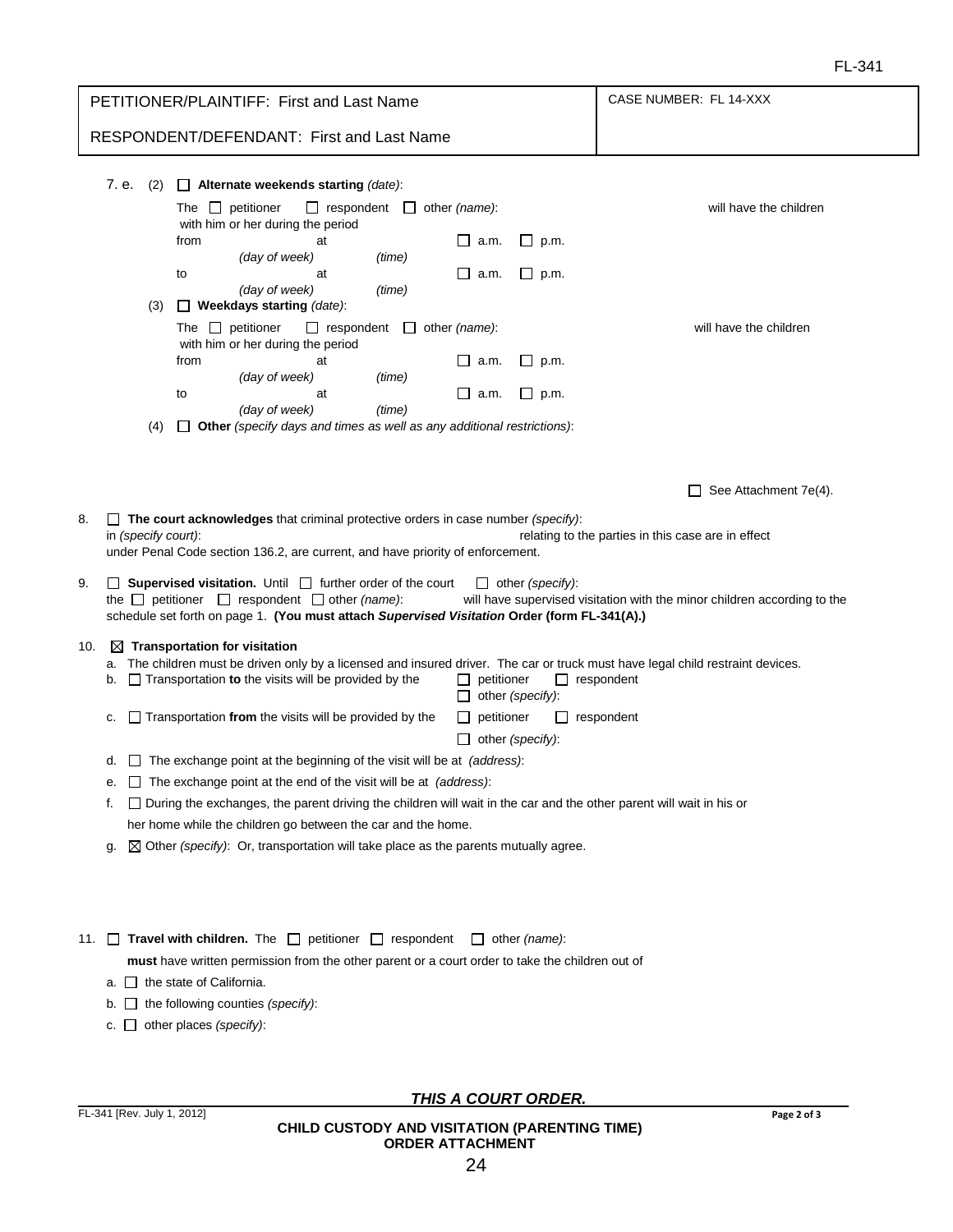| PETITIONER/PLAINTIFF: First and Last Name | CASE NUMBER: FL 14-XXX |
|-------------------------------------------|------------------------|
| RESPONDENT/DEFENDANT: First and Last Name |                        |

12.  $\Box$  **Holiday schedule.** The children will spend holiday time as listed  $\Box$  below  $\Box$  in the attached schedule. *(Children's Holiday Schedule Attachment* (form FL-341(C)) may be used for this purpose.*)*

13. **Additional custody provisions.** The parents will follow the additional custody provisions listed **below b** in the attached schedule. (*Additional Provisions—Physical Custody Attachment* (form FL-341(D)) may be used for this purpose.)

14.  $\Box$  Joint legal custody. The parents will share joint legal custody as listed  $\Box$  below  $\Box$  in the attached schedule. *(Joint Legal Custody Attachment* (form FL-341(E)) may be used for this purpose.

15. **Other** *(specify)*:

*THIS A COURT ORDER.*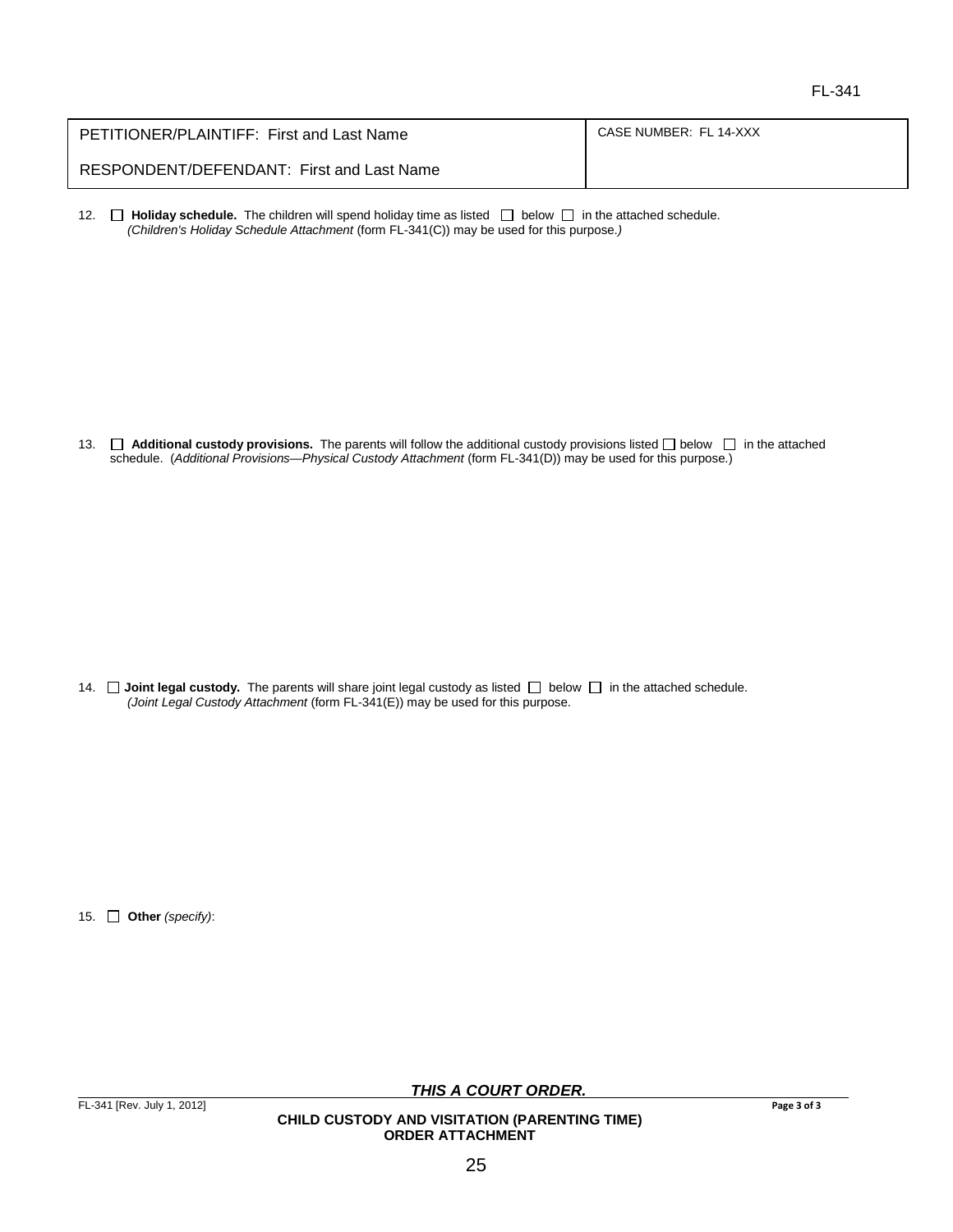| <b>PETITIONER/PLAINTIFF: First and Last Name</b>   | CASE NUMBER: FL 14-XXX |  |
|----------------------------------------------------|------------------------|--|
| <b>DECDONIDENT/DECENIDANT: Eirct and Lost Name</b> |                        |  |

RESPONDENT/DEFENDANT: First and Last Name

#### **ADDITIONAL PROVISIONS—PHYSICAL CUSTODY ATTACHMENT**

- TO **□ Petition or Application for Order** □ Findings and Order After Hearing or Judgment **Stipulation and Order for Custody and/or Visitation of Children**
- 1. **Notification of parent's current address.** Each parent must notify the other parent of his or her current address and telephone number within *(specify number)*: 2 days of any change in his or her
	- a. address for  $\boxtimes$  residence  $\boxtimes$  mailing  $\boxtimes$  work.
	- b. telephone/message number at  $\boxtimes$  home  $\boxtimes$  work  $\boxtimes$  the children's schools.

Neither parent may use such information for the purpose of harassing, annoying, or disturbing the peace of the other or invading the other's privacy. If a parent has an address with the State of California's Safe at Home confidential address program, no residence or work address is needed.

2. **Notification of proposed move of child.** Each parent must notify the other parent *(specify number) 45* days prior to any planned change in residence of the children. The notification must state, to the extent known, the planned address of the children, including the county and state of the new residence. The notification must be sent by certified mail, return receipt requested.

#### 3. **Child care**

- a.  $\boxtimes$  The children must not be left alone without age-appropriate supervision.
- $b.$   $\Box$  The parents must let each other know the name, address, and phone number of the children's regular child-care providers.
- 4. **Right of first option of child care.** In the event either parent requires child care for *(specify number)*: hours or more while the children are in his or her custody, the other parent must be given first opportunity, with as much prior notice as possible, to care for the children before other arrangements are made. Unless specifically agreed or ordered by the court, this order does not include regular child care needed when a parent is working.

#### 5. **Canceled parenting time**

- a.  $\Box$  If the noncustodial parent fails to arrive at the appointed time and fails to notify the custodial parent that he or she will be late, then the custodial parent need wait for only *(specify number)*: minutes before considering the visitation canceled.
- $b. \boxtimes$  In the event a noncustodial parent is unable to exercise visitation on a given occasion, he or she must notify the custodial parent at the earliest possible opportunity.
- $c.$   $\Box$  The custodial parent must give the noncustodial parent as much notice as possible if the children are ill and unable to participate in scheduled time with the other parent.  $\Box$  A doctor's excuse is required.

#### 6. **Phone contact between parents and children**

- a.  $\boxtimes$  The children may have telephone access to the parents  $\boxtimes$  and the parents may have telephone access to the children at reasonable times, for reasonable durations.
- b. The scheduled phone contact between parents and the children is *(specify)*:
- $c.$   $\Box$  Neither parent nor any other third party may listen to or monitor the calls.
- 7. **No negative comments.** Neither parent will make or allow others to make negative comments about the other parent or the other parent's past or present relationships, family, or friends within hearing distance of the children.
- 8.  $\boxtimes$  **No use of children as messengers**. The parents will communicate directly with each other on matters concerning the children and may not use the children as messengers between them.
- 9. **Alcohol or substance abuse.** The  $\Box$  petitioner  $\Box$  respondent may not consume alcoholic beverages, narcotics, or restricted dangerous drugs (except by prescription) within *(specify number)*: hours prior to or during periods of time with the children  $\Box$  and may not permit any third party to do so in the presence of the children.
- 10. **No exposure to cigarette smoke.** The children will not be exposed to secondhand cigarette smoke while in the home or car of either parent.

Form Adopted for Optional Use Judicial Council of California ADDITIONAL PROVISIONS—PHYSICAL CUSTODY ATTACHMENT

*\_\_\_\_\_\_* Page 1 of 2 Family Code, § § 3003,3024,3083, *www.courts.ca.gov*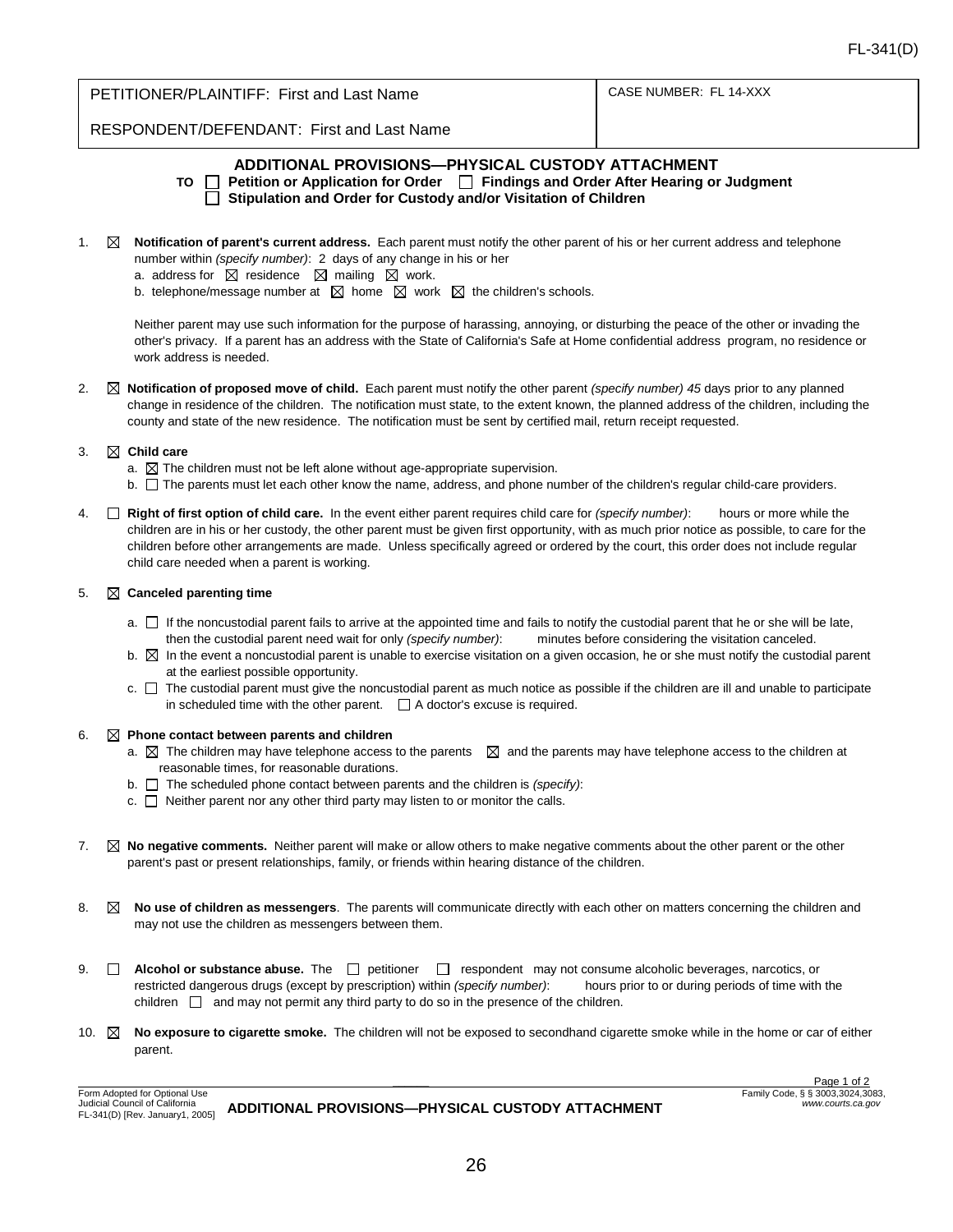| PETITIONER/PLAINTIFF: First and Last Name | CASE NUMBER: FL 14-XXX |
|-------------------------------------------|------------------------|
|                                           |                        |

RESPONDENT/DEFENDANT: First and Last Name

11. **X** No interference with schedule of other parent without that parent's consent. Neither parent will schedule activities for the children during the other parent's scheduled parenting time without the other parent's prior agreement.

#### 12. **Third-party contact**

- a.  $\Box$  The children will have no contact with *(specify name)*:
- b. □ the children must not be left alone in the presence of *(specify name)*:

#### 13. **Children's clothing and belongings**

- a.  $\Box$  Each parent will maintain clothing for the children so that the children do not have to make the exchanges with additional clothing.
- $b.$  The children will be returned to the other parent with the clothing and other belongings they had when they arrived.
- 14.  $\Box$  Log book. The parents will maintain a "log book" and make sure that the book is sent with the children between their two homes. Using businesslike notes (no personal comments), parents will record information related to the health, education, and welfare issues that arise during the time the children are with them.
- 15.  $\Box$  Terms and conditions of order may be changed. The terms and conditions of this order may be added to or changed as the needs of the children and parents change. Such changes will be in writing, dated and signed by both parents; each parent will retain a copy. If the parents want a change to be a court order, it must be filed with the court in the form of a court document.

#### 16. **Other** *(specify)*: Holiday Schedule (SAMPLE)

1. Thanksgiving School Vacation: The minors will be with the mother in odd numbered years and with the father in even numbered years from 5:00 p.m. on the day school recesses for the vacation to 5:00 p.m. on the day before school resumes.

2. Christmas School Vacation: The minors will be with each parent for one-half of the total number of days of Christmas school vacation each year. Specifically, the father will have the half that includes Christmas Day in odd numbered years and the mother will have the half that includes Christmas Day in even numbered years. Exchange times will be at 5:00 p.m. on the last day of school to 5:00 p.m. on whatever day is the half way point of the school vacation. The second half will begin at 5:00 p.m. on the day, which represents the half way point of the school vacation to 5:00 p.m. on the day before school resumes.

3. Spring Break School Vacation: The minors will be with the father in odd numbered years and with the mother in even numbered years from 5:00 p.m. on the day school recesses for the school vacation to 5:00 p.m. on the day before school resumes.

4. Mother's Day/Father's Day Weekend: The minors will be with the father for Father's Day Weekend and with the mother for Mother's Day Weekend from 5:00 p.m. on Friday to 5:00 p.m. on Sunday.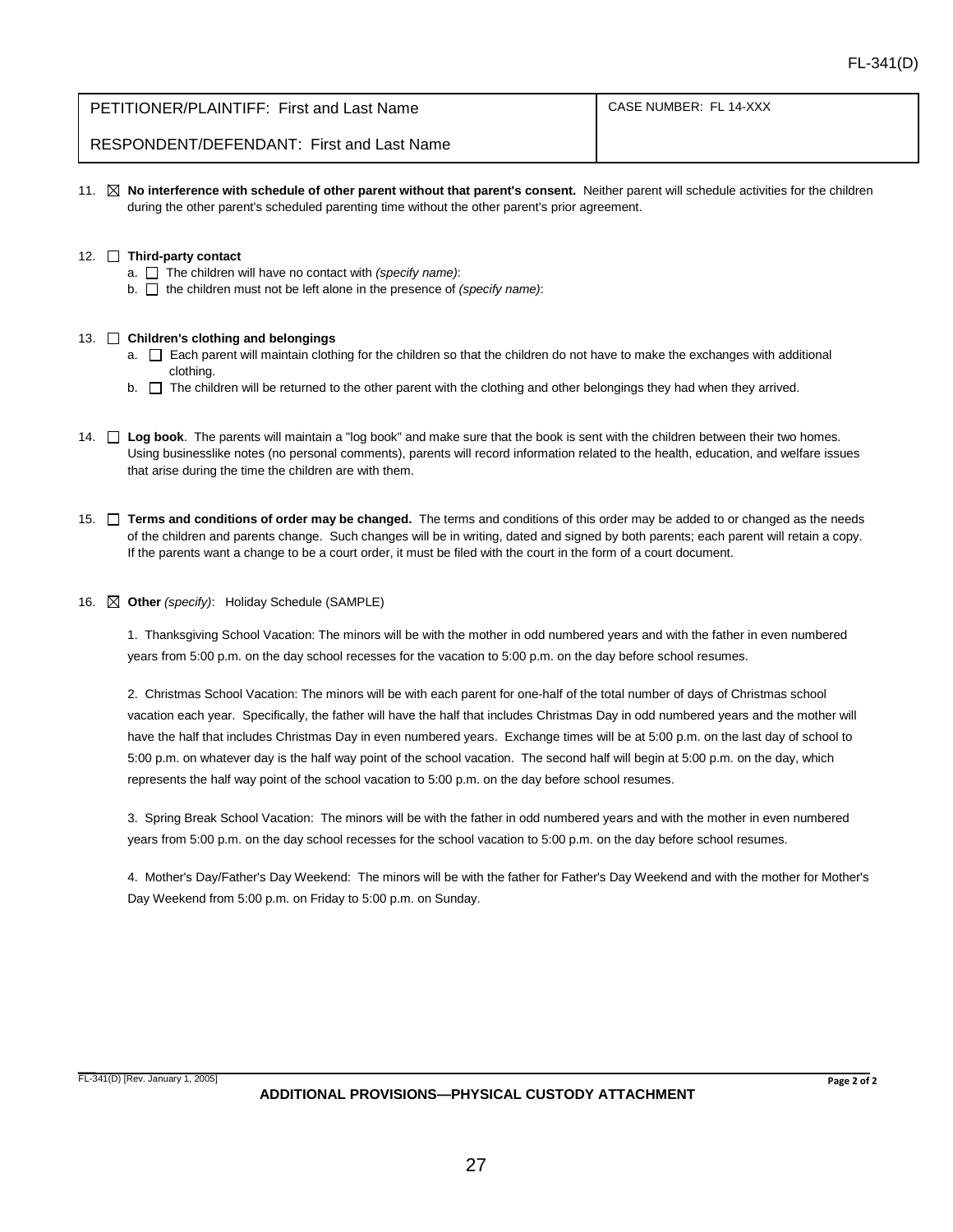CASE NUMBER: FL 14-XXX

RESPONDENT/DEFENDANT: First and Last Name

#### **JOINT LEGAL CUSTODY ATTACHMENT**

TO **□ Petition or Application for Order** □ Findings and Order After Hearing or Judgment **Stipulation and Order for Custody and/or Visitation of Children**

- 1. The parents will have joint legal custody of the minor children.
- 2. In exercising joint legal custody, the parents will share in the responsibility and confer in good faith on matters concerning the health, education, and welfare of the children. The parents must confer in making decisions on the following matters:
	- a.  $\boxtimes$  Enrollment in or leaving a particular private or public school or davcare center.
	- $b.$   $\Box$  Participation in particular religious activities or institutions
	- c.  $\boxtimes$  Beginning or ending of psychiatric, psychological, or other mental health counseling or therapy
	- d.  $\boxtimes$  Selection of a doctor, dentist, or other health professional (except in emergency situations)
	- e.  $\boxtimes$  Participation in extracurricular activities
	- f.  $\Box$  Out-of-country or out-of-state travel
	- g. Other *(specify)*:

In all other matters in exercising joint legal custody, the parents may act alone, as long as the action does not conflict with any orders concerning the physical custody of the children.

- 3. If a parent does not obtain the required consent of the other parent to the decisions checked in item 2:
	- a. He or she may be subject to civil or criminal penalties.
	- b. The court may change the legal and physical custody of the minor children.
	- c. Other consequences *(specify)*:

#### 4. **Special decision-making designation**

- a. The  $\Box$  petitioner  $\Box$  respondent will be responsible for making decisions regarding the following issues *(specify)*:
- $b. \boxtimes$  Each parent will have access to the children's school, medical, and dental records and the right to consult with professionals who are providing services to the children.

#### 5. **Health-care notification**

- a.  $\boxtimes$  Each parent must notify the other of the name and address of each health practitioner who examines or treats the children; such notification must be made within *(specify number)*: 2 days of the commencement of the first such treatment or examination.
- $b. \boxtimes$  Each parent is authorized to take any and all actions necessary to protect the health and welfare of the children, including but not limited to consent to emergency surgical procedures or treatment. The parent authorizing such emergency treatment must notify the other parent as soon as possible of the emergency situation and of all procedures or treatment administered to the children.
- c.  $\boxtimes$  Both parents are required to administer any prescribed medications for the children.
- 6. **School notification**. Each parent will be designated as a person the children's school will contact in the event of an emergency.
- 7. **Name**. Neither parent will change the last name of the children or have a different name used on the children's medical, school, or other records without the written consent of the other parent.
- 8. Other *(specify)*:

*\_\_\_\_\_\_\_\_\_\_\_\_\_\_\_\_\_\_\_\_\_\_\_\_\_\_\_\_\_\_\_\_\_\_\_\_\_\_\_\_\_\_\_\_\_\_\_\_\_\_\_\_\_\_* FL-341(E) [Rev. July 1, 2012]

#### **JOINT LEGAL CUSTODY ATTACHMENT**

**Page 1 of 1**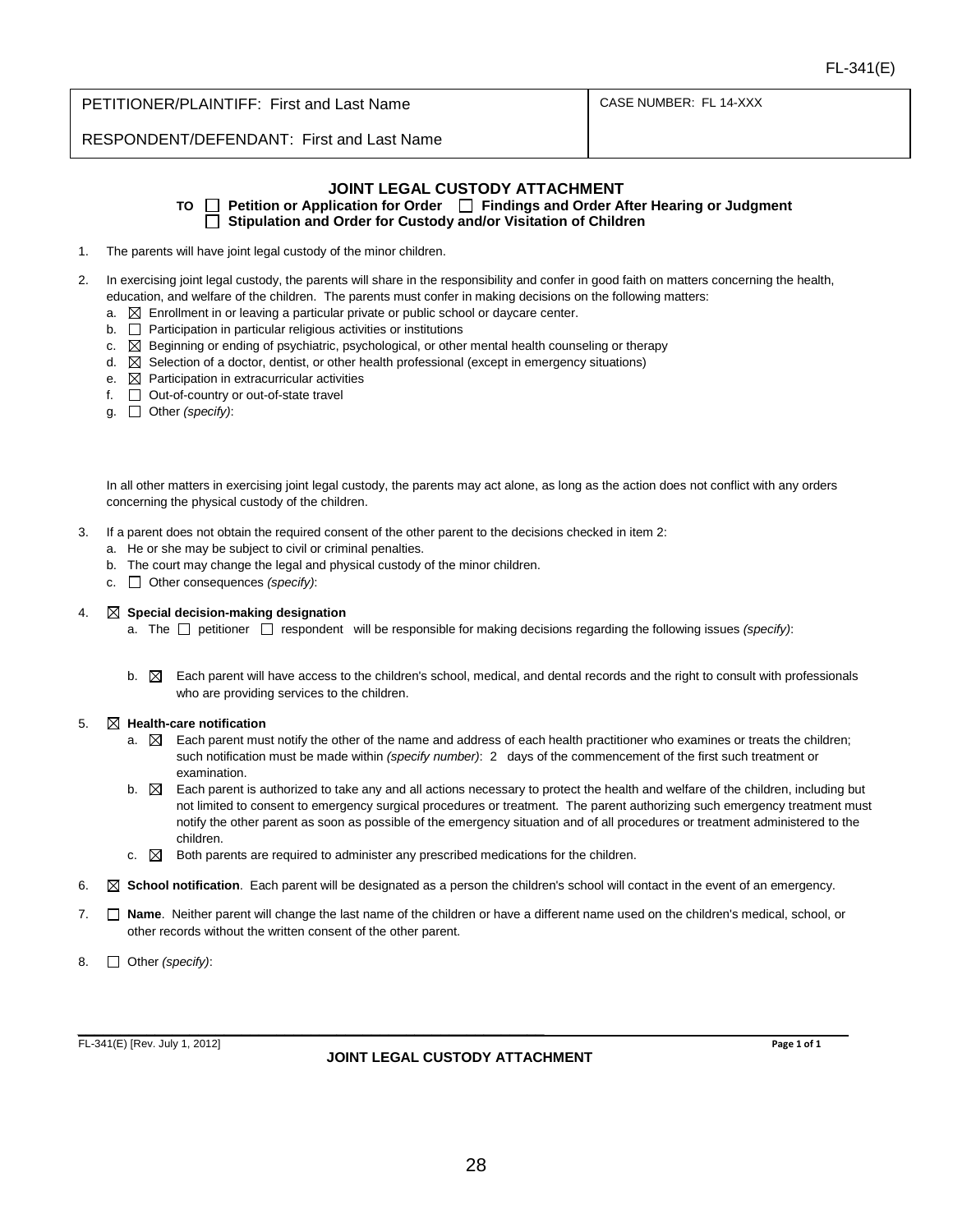# Suggested Readings for Separated or Divorced Parents

Ackerman, Marc J. **Does Wednesday mean Mom's house or Dad's?** Wiley and Sons. 1997

Ahrons, Constance. **The Good Divorce**. Harper Collins 1994.

Blau, Melinda. **Families Apart: Ten Keys to Successful Co-Parenting**. Putnam. 1993.

Brott, Armin. **The Single Father; A Dad's Guide to Parenting without a Partner**. Abbeville Press. 1999.

Fassler, David, [et. al.](http://et.al/) **Changing Families: A Guide for Kids and Grown-Ups**. Waterfront Books, 1988.

Garrity, Carla and Baris, Mitchell. **Caught in the Middle**. Lexington Books. 1994.

Hannibal, Mary Ellen. **Good Parenting Through Your Divorce**. Marlowe and Company. 2002.

Klatte, William. **Live-Away Dads**. Penguin. 1999.

Lansky, Vicki. **Divorce Book for Parents**. New American Library. 1989.

Levy, David. Ed. **The Best Parent is Both Parents; A Guide to Shared Parenting in the 21st Century**. Hampton Roads. 1993.

Major, Dr. A. Jayne. **Creating a Successful Parenting Plan**. 1998.

Oddenino, Michael. **Putting Kids First; Walking Away from a Marriage Without Walking Over the Kids**. Family Connections. 1994.

Ricci, Isolina. **Mom's House, Dad's House: Making Shared Custody Work, 2nd ed**. Collier Books. 1998.

Thomas, Shirley. **Parents are Forever**. Springboard Publications. 1995.

Stahl, Philip, Ph.D., **Parenting After Divorce**

Twilley, Dwight. **Questions from Dad**. Charles Tuttle, 1994.

Warshak, Richard. **Divorce Poison**. Regan Books. 2002.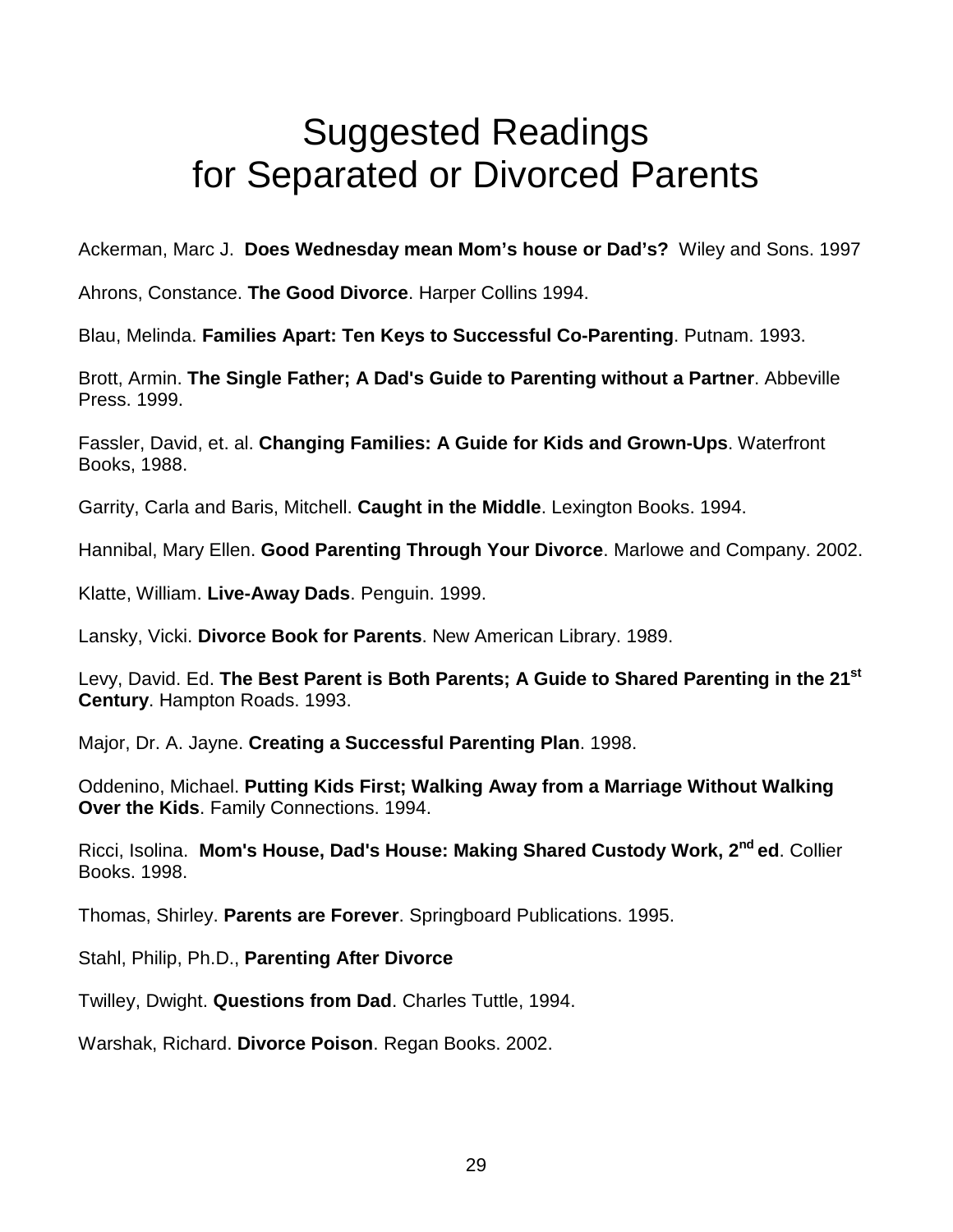# **Suggested Readings on Divorce for Children**

#### **All Ages**

Krementz, Jill. **How it Feels When Parents Divorce**. Knopf. 1984.

Kimball, Gayle. **How to Survive Your Parent's Divorce: Kids Advice to Kids**. Equality Press. 1994.

Ricci, Isolina. **Mom's House, Dad's House For Kids.** Simon & Schuster. 2006.

#### **4-8**

Brown, Laurene & Marc. **Dinosaurs Divorce: A Guide for Changing Families**. Atlantic Monthly Press. 1986.

Hickey, Elizabeth & Cohen, James. **I Love Your More Than...** Family Connections. 1998.

Lansky, Vicki. **It's Not Your Fault, Koko Bear**. 1998.

#### **9-12**

Blume, Judy. **It's Not The End of The World**. Dell. 1986.

Ford, Melanie, Annie and Steven. **My Parents Are Divorced, Too**. Magination Press. 1998.

Martin, Ann M. **The Babysitters "Little Sister" Series**. Various Titles.

Stern, Zoe and Evan. **Divorce Is Not The End of The World**. Tricycle Press. 1997.

#### **Using books to talk with children about divorce**

Children's books about divorce can help them work through the issues they face. Reading books can give children a way to express their emotions and discuss issues that they may not otherwise be comfortable talking about. Parents also may benefit from these books by learning common things that children of divorce experience.

• *It's not your fault, KoKo Bear* By Vicky Lansky. 1998. Book Peddlers

This book is designed for parents and children ages 3 to 5 years to read together. Each page provides a large picture to show what is happening in the story and includes messages for parents. The messages for parents help make a connection between the story and what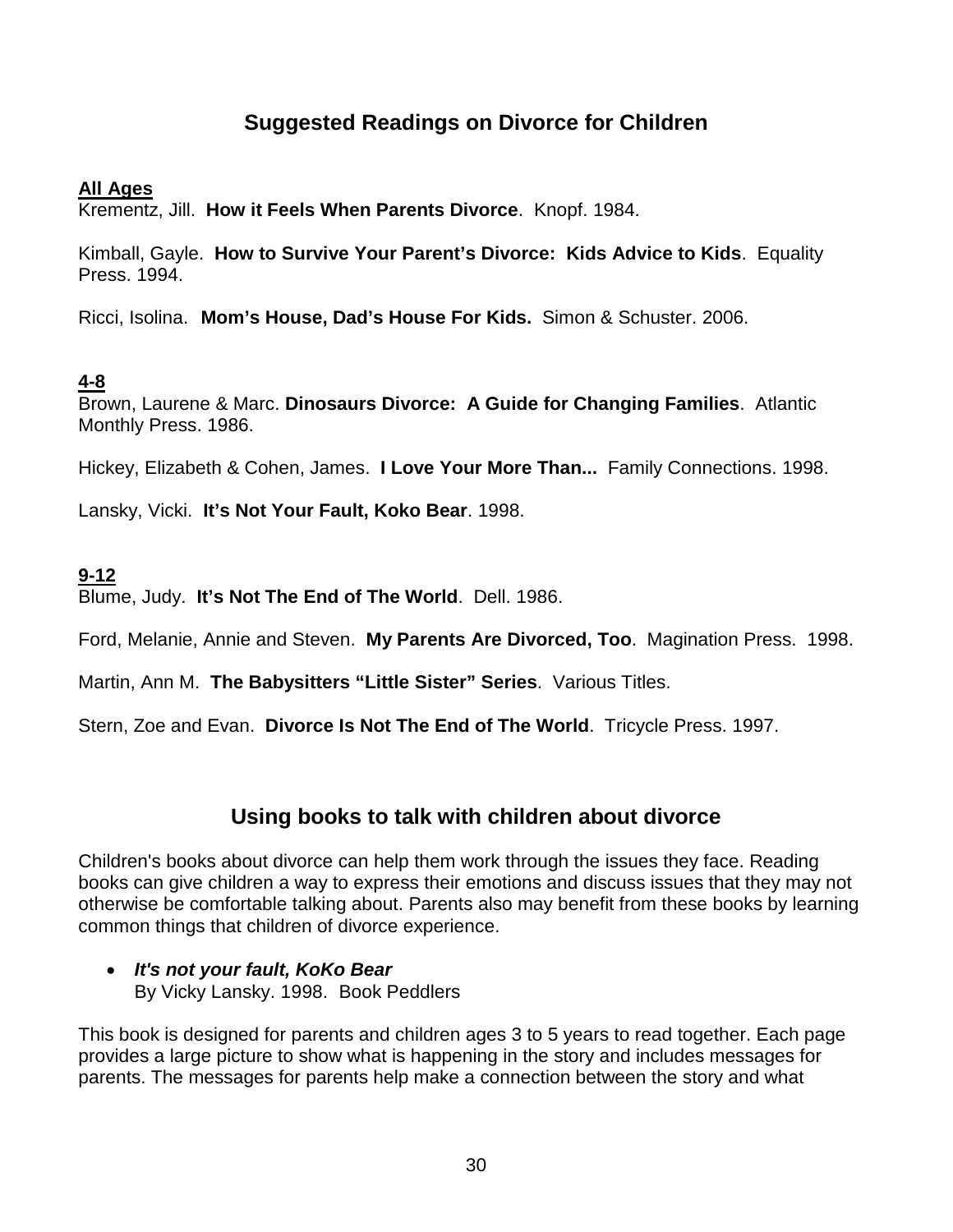happens to children in real families. KoKo Bear faces situations that help him learn what divorce means, and that he is not to blame for the divorce. He is helped to talk about his feelings, and is told that he is still loved by both parents. Daily events that children and parents may have to face differently due to divorce are presented and problems are solved through talking, sharing, and special activities.

• *Dinosaurs Divorce: A guide for changing families*  By Laurene Krasney Brown and Marc Brown. 1986. Little Brown and Company.

This award-winning book is designed for parents and young school-aged children to read together - at least the first few times. Stories are presented in a cartoon strip pattern and organized around topics that are recognized as important for children experiencing the divorce of their parents. Issues such as why parents divorce, living with one parent, having two homes, telling friends, parents' new partners, and celebrating special occasions are discussed. Solutions to problems that may come up are seen through the actions of the dinosaur children and their parents. A table of contents and a glossary are useful for children who may chose to re-read specific stories. The artwork is very appealing to children.

• *How do I feel about: My parents' Divorce* By Julia Cole. 1997. Copper Beach Books.

This book is written for older school-aged children with some reading skills, but should be read at least the first time with a parent so that the child may ask questions. The table of contents outlines the topics covered in the book: what is divorce? why does it happen? difficult feelings, and feeling O.K. A variety of photographs of different children and cartoon illustrations expand on the text to show that everybody lives in a situation that is unique. Children will gain an understanding that they are not alone in having their parents divorce and that there is more than one way that problems may be faced or solved. Pictures of daily life events and hassles show the reader that situations can get better.

#### • *Pre-Teen Pressures: Divorce*

By Debra Goldentyer. 1998. Steck-Vaughn Company.

This book, written for pre-teen readers, covers a wide range of issues, some of which may be applicable to your family situation. Because this book deals with a wide range of topics, you should read it before going through it with your children. This book discusses common changes that take place for divorcing families. A variety of families are presented to show that there are many reasons why marriages end (affairs, violence/abuse and alcoholism). A variety of family stories are used to show that individuals adjust differently, make different decisions and move on to new relationships at different speeds. Photographs are used and include colorful titles. Divorce is presented clearly as an event that is shared by many families who deal with it in a variety of ways. The children's roles in their adjustment to divorce are emphasized.

# **Other Resources**